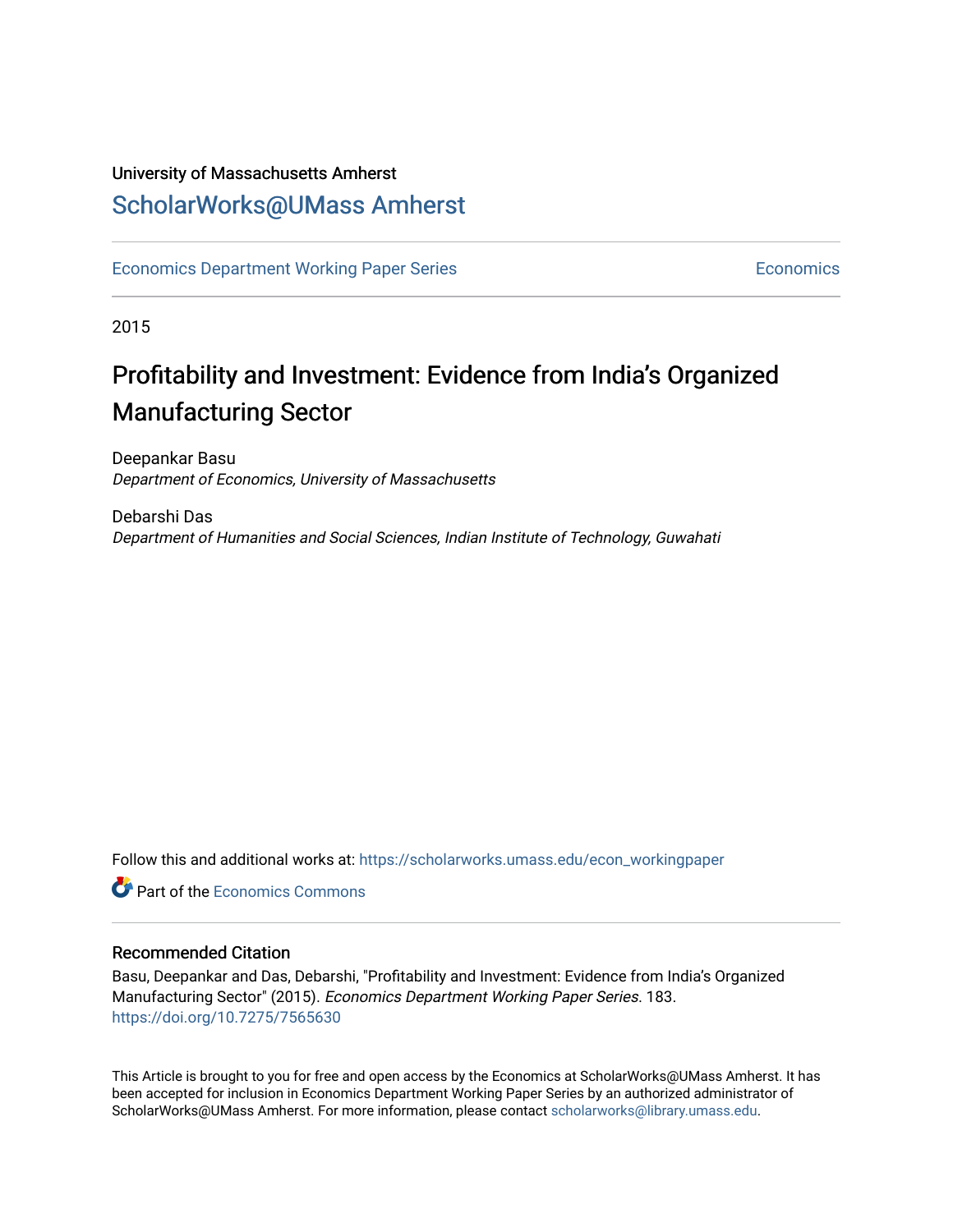# **DEPARTMENT OF ECONOMICS**

**Working Paper**

# **Profitability and Investment: Evidence from India's Organized Manufacturing Sector**

by

Basu, Deepankar Das, Deebarshi

Working Paper 2015-14



# **UNIVERSITY OF MASSACHUSETTS AMHERST**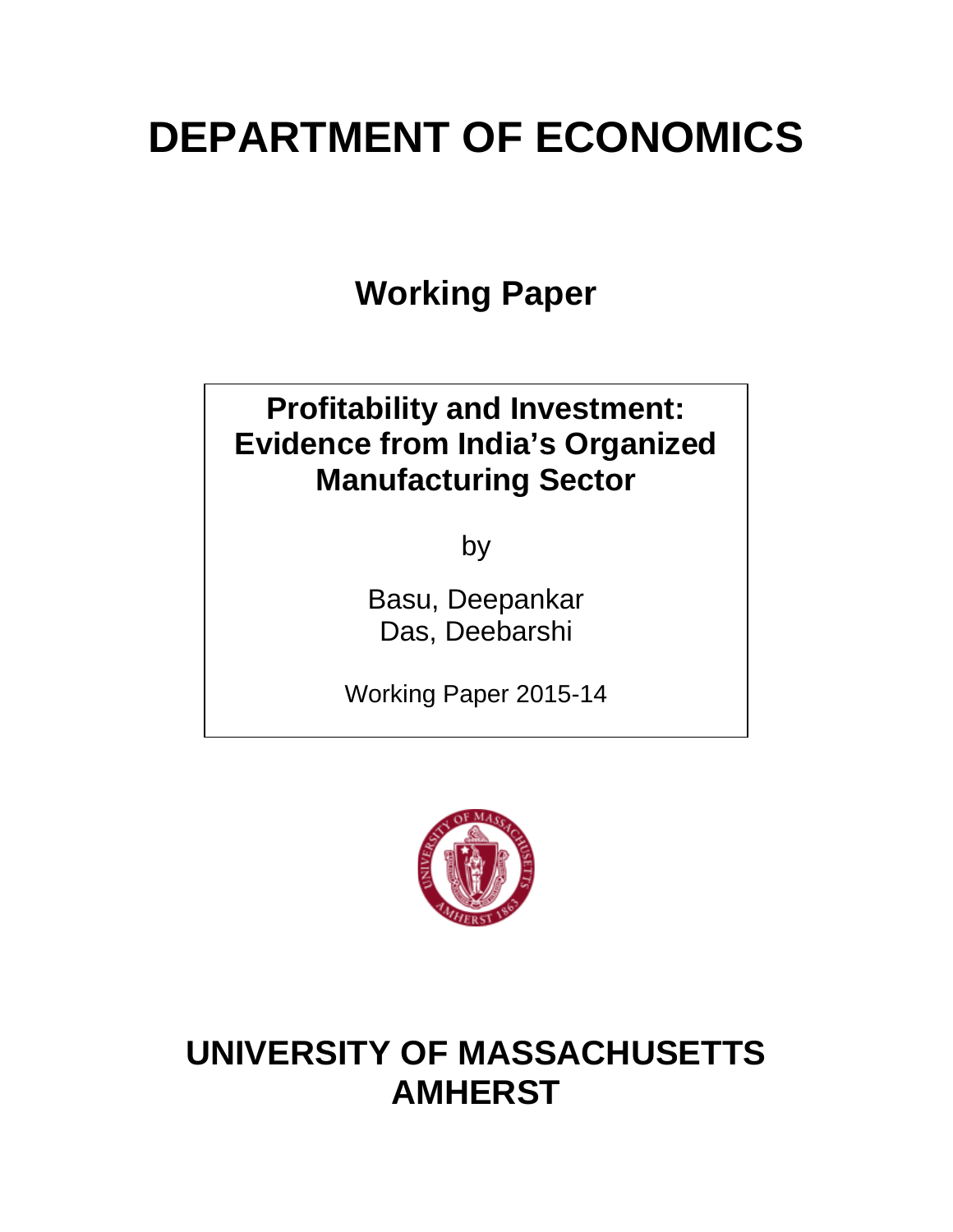**Deepankar Basu**<sup>a</sup> <sup>a</sup>Department of Economics, 1012 Thompson Hall, 200 Hicks Ways, University of Massachusetts, Amherst, USA. Email: [dbasu@econs.umass.edu](mailto:dbasu@econs.umass.edu)

and

#### Debarshi Das<sup>b</sup>

<sup>b</sup>Department of Humanities and Social Sciences, Indian Institute of Technology, Guwahati, India. Email: [debarshidas@iitg.ernet.in](mailto:debarshidas@iitg.ernet.in)

This version: August 30, 2015

CORRESPONDING AUTHOR: Deepankar Basu

<span id="page-2-0"></span> $*$  Without implicating them in any way for the contents of the paper, we would like to acknowledge, with thanks, comments on an earlier draft of this paper by Amit Bhaduri, Tom Michl and Anwar Shaikh. The usual disclaimers apply. Debarshi Das would like to thank the Nehru Fulbright fellowship, which funded his visit to University of Massachusetts, Amherst when this paper was written.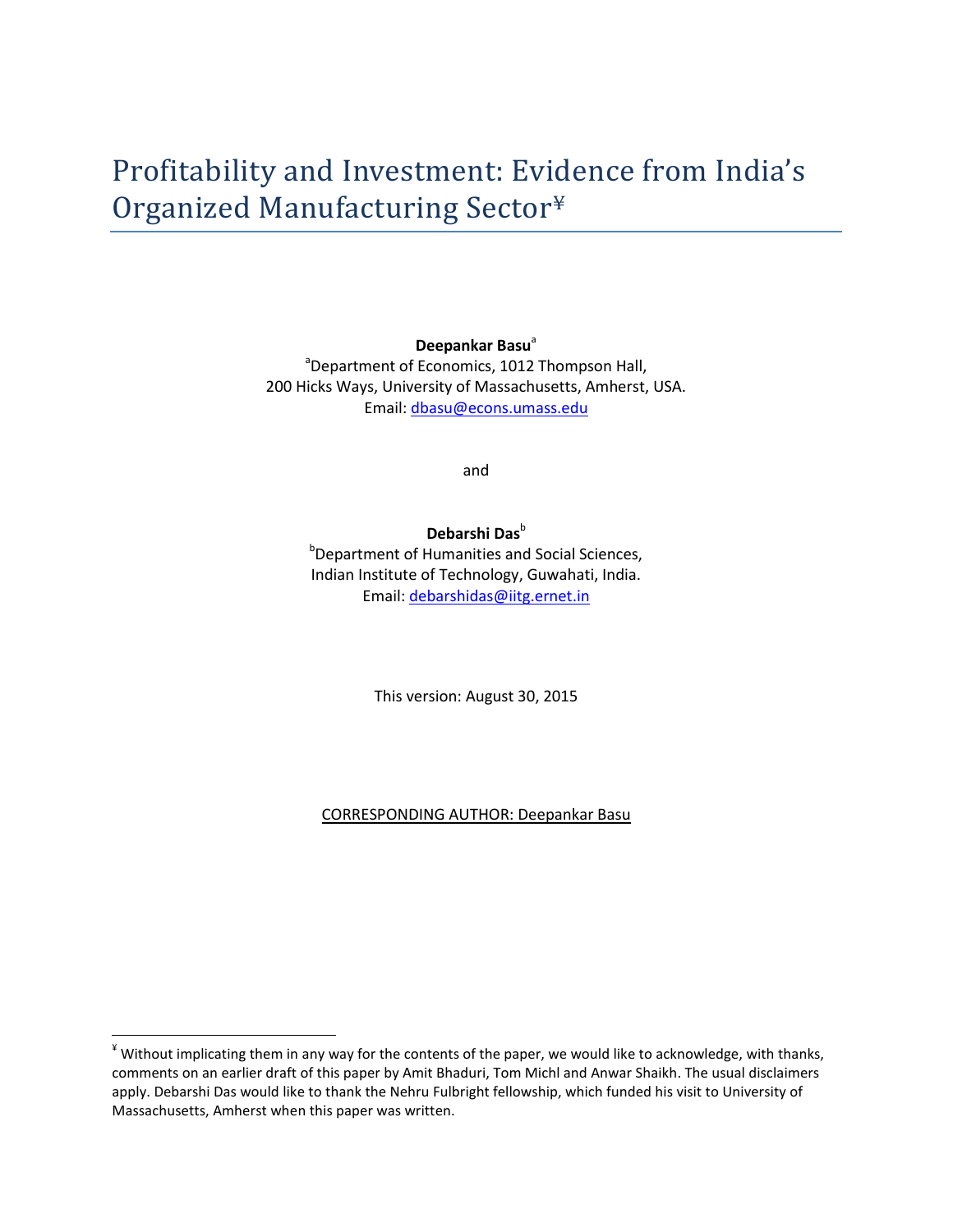## Profitability and Investment: Evidence from India's Organized Manufacturing Sector

#### **Abstract**

Using a state-industry panel data set at the 3 digit national industrial classification (NIC) level of disaggregation for 19 major Indian states over the period 1983-84 to 2007-08, we analyze the contemporaneous and long run impacts of the rate of profit and its components – profit share, capacity utilization rate, and capacity-capital ratio – on investment. Our results show that: (a) the rate of profit has both short and long run positive impacts on investment; (b) the profit share and capacity-capital ratio have only long run positive impacts, and the capacity utilization rate has only a contemporaneous positive impact on investment. **Keywords:** profitability; investment; manufacturing; India. **JEL Codes:** B51; E12; E22.

#### **1. Introduction**

The assumption in economics that capitalist enterprises are driven by the profit motive has stood the test of time. Right from Adam Smith, who attributed the efficacy of the "invisible hand" to the self-love of producers, $<sup>1</sup>$  $<sup>1</sup>$  $<sup>1</sup>$  to Karl Marx who conceptualized capitalists as being subjected to ruthless competition to</sup> earn profits, $^2$  $^2$  to the profit maximization exercise undertaken by firms in present-day economics textbooks – it has been a fascinating journey. The assumption that producers are interested in earning as much surplus as possible on the capital they lay out is one of the few features which unify different traditions of economic theory. It stands to reason therefore that research would pay attention to understanding the role of profitability as a key determinant of capitalist investment behavior.

<span id="page-3-0"></span> $1$  "It is not from the benevolence of the butcher, the brewer, or the baker that we expect our dinner, but from their regard to their own interest." (Smith, 1776 [2003])<br><sup>2</sup> "[T]he development of capitalist production makes it constantly necessary to keep increasing the amount of the

<span id="page-3-1"></span>capital laid out in a given industrial undertaking, and competition makes the immanent laws of capitalist production to be felt by each individual capitalist, as external coercive laws." (Marx, 1867 [1990])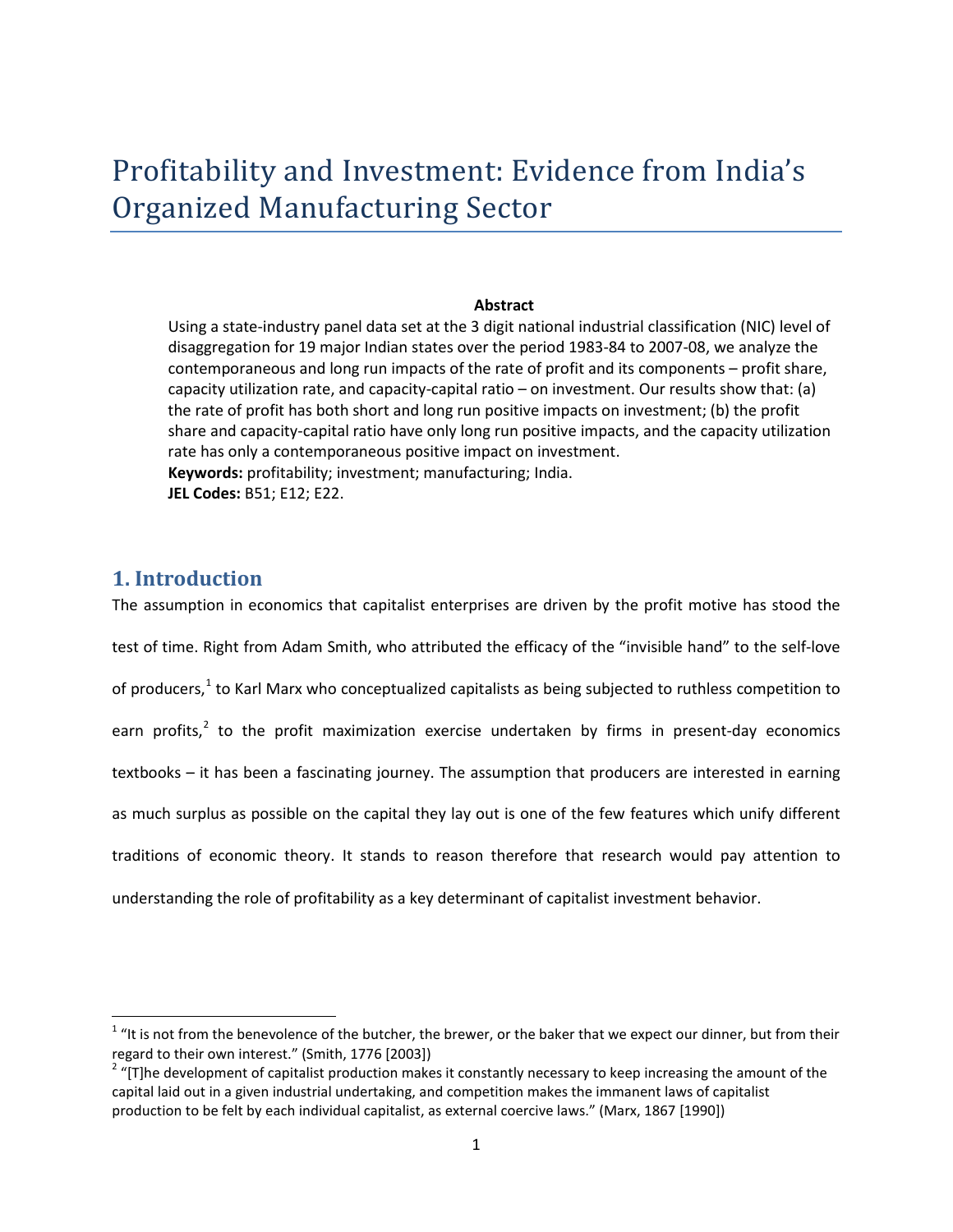A large part of the early growth literature concurs with the centrality of the profit rate. From Ricardo to von Neumann, Harrod and Kaldor, growth theorists agreed that the long run growth rate is proportional to the rate of profit, as long as the saving rate is constant (Kaldor, 1961). At an operational level, if we consider a particular sector rather than the entire economy, it is easy to see that a high rate of profit would attract more investment to that sector. More investment would push up the growth rate of the sector. Furthermore, "limited capital market" and "increasing risk" render firms dependent on their internal funds (i.e., the gross savings of firms) when they seek to undertake investment. A rise in profitability would be instrumental in expanding savings and jacking up investment (Kalecki, 1971). Thus, not only does a high profit rate lure in new capital, it also gives existing firms the wherewithal to expand.

Curiously, neoclassical economics does not pay much heed to the profit rate while examining investment. The heterodox tradition is more attentive to the importance of the rate of profit with both the Marxist and post-Keynesian traditions positing the rate of profit as a key determinant of investment.<sup>[3](#page-4-0)</sup> In Marxist theory the rate of profit is a barometer of the state of capitalist economy. As crisis unfolds, either due to rising labor costs or rising competition among capitalists that increases mechanization of the production process, the effect is felt in terms of declining profit rates (Shaikh, 1978). But these are not the only factors which affect the rate of profit. As Weisskopf (1979) argues in an important paper, realization problems, which are emphasized by Keynesians and post-Keynesians, can also reduce the profit rate.

Prompted by Weisskopf's (1979) pioneering work on profitability in the US economy, a rich empirical literature has developed (Weisskopf, 1979; Shaikh, 1987; Moseley, 1991; Duménil and Lévy, 1993; Basu and Vasudevan, 2013; Basu and Das, 2015). While the main focus on this literature has been advanced capitalist economies, some papers have also studied developing countries like Brazil

<span id="page-4-0"></span> $3$  For example, see Robinson (1962), Weisskopf (1979), Shaikh (1987), Bhaduri and Marglin (1990), and Foley and Michl (1999).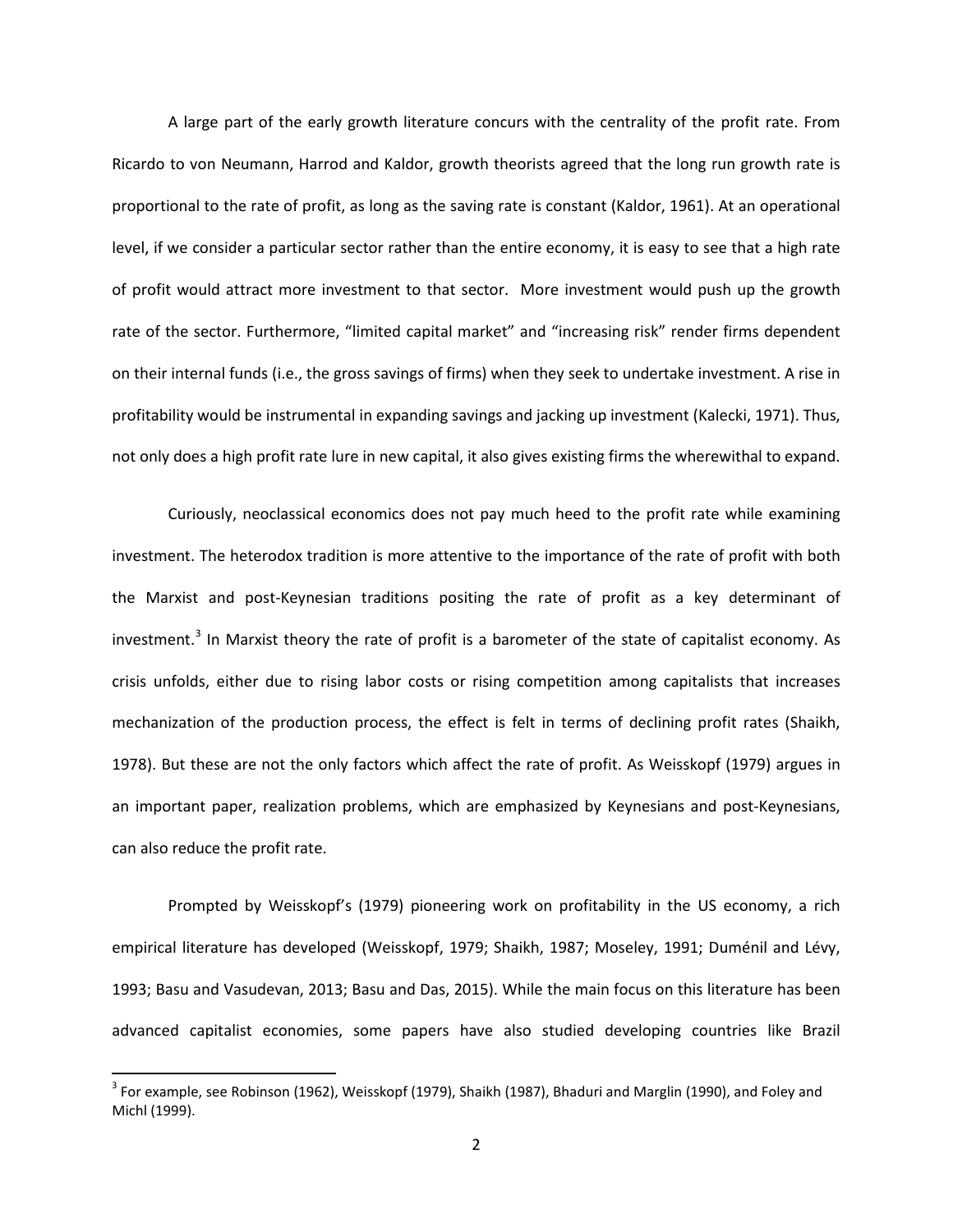(Marquetti et al., 2010) and India (Sau, 1989; Felipe and Kumar, 2010; Basu and Das, 2015). The general approach taken in this literature is to decompose the rate of profit into its components and then ascertain relative contributions of each component to movements in the rate of profit. If one adopts a medium run perspective, the profit rate is decomposed into the profit share and the output capital ratio; if a short run perspective is adopted, it is decomposed into the profit share, the capacity utilization rate and the capacity-capital ratio (Basu and Das, 2015). While such decomposition analyses are useful in identifying factors that change profitability, they do not address the question of the impact of profitability on capital accumulation, which seemed to have, in large measure, motivated the profitability analysis in the first place.

The first contribution of this paper is to addresses this lacuna in the existing Marxist literature by investigating the causal relationship between profitability and capital accumulation using Annual Survey of Industries (ASI) data from India's organized manufacturing sector. By explicitly analyzing the relationship between profitability and capital accumulation, this paper adds to and extends a small literature that has previously addressed this important question. Glyn (1997), which had reviewed the previous literature and also empirically analyzed the link between profitability and capital accumulation for the manufacturing sector in 12 OECD countries, is closest to this paper. Glyn's (1997) analysis, even though extremely useful, suffers from some shortcomings: he had used the gross profit share as the measure of profitability, in effect ignoring the other components – capacity utilization, and the capacitycapital ratio – of the rate of profit; he had used a bivariate, cross sectional regression, and was thus unable to use variation across time or control for other covariates. Using a state-industry panel data set, the empirical analysis in this paper exploits variation across states, industries and time to address these issues and thus strengthen the results in Glyn (1997).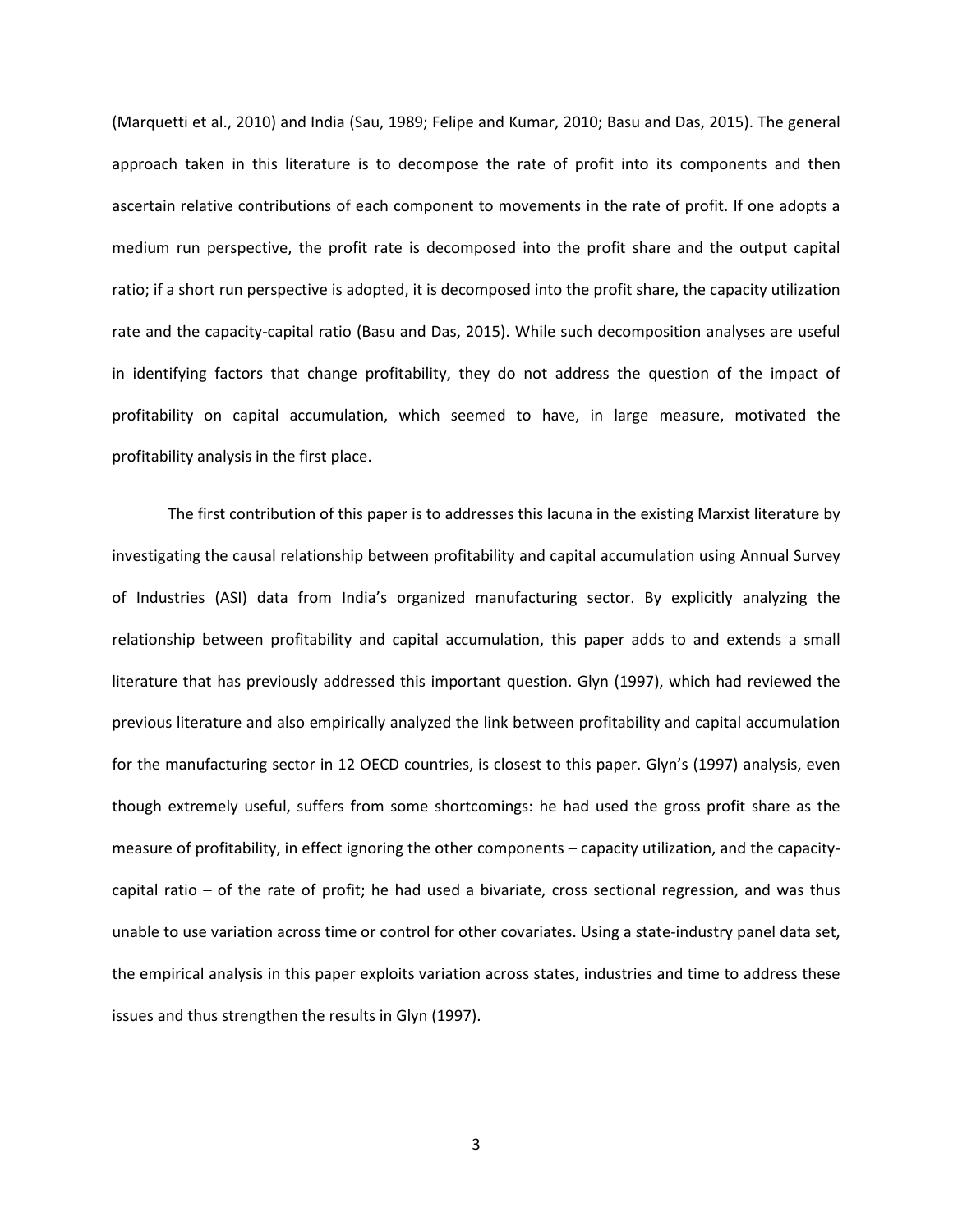The second contribution of this paper is to connect to a vast heterodox macro literature that derives from the pioneering contribution of Michal Kalecki (1971) and John Maynard Keynes (1936). We trace the historical evolution of the important conceptual tool of the "investment function", and estimate three canonical investment functions. To investigate the link between profitability and capital accumulation, we estimate three increasingly comprehensive investment functions. The first specification is the simplest and posits investment as being dependent on the rate of profit (Robinson, 1962); we call this the Keynes-Robinson investment function. The second specification generalizes the first by allowing for the effect of capacity utilization but replaces the rate of profit with the profit share to avoid unwarranted restrictions (Bhaduri and Marglin, 1990); we call this the Bhaduri-Marglin investment function. The third specification further generalizes the second by allowing independent role for all the three components of the rate of profit: profit share, capacity utilization rate and the capacitycapital ratio. This investment function was used in Foley and Michl (1999, ch. 10) in their discussion of investment-constrained growth models. We call this specification the Foley-Michl investment function. For each of the above three specifications, we estimate *dynamic* investment functions with a distributed lag specification, where we allow contemporaneous and lagged – up to 5 lags – impacts of profitability, or its components, on investment. The dynamic specification provides a flexible framework because it allows us to estimate both impact (contemporaneous) and long run multipliers of profitability vis-à-vis investment.

Investment behavior is complex and it is almost certainly the case that other covariates – tax policies, financial market conditions, state of the national and international economy, developments that eases infrastructural bottlenecks, and other related variables – would impact the level of investment. Unfortunately, our data set does not have information on such covariates. But we try to control for the possible confounding effects of these omitted variables by including an extensive set of alternative controls: state-industry fixed effects, year fixed effects, state-specific time trends, industry-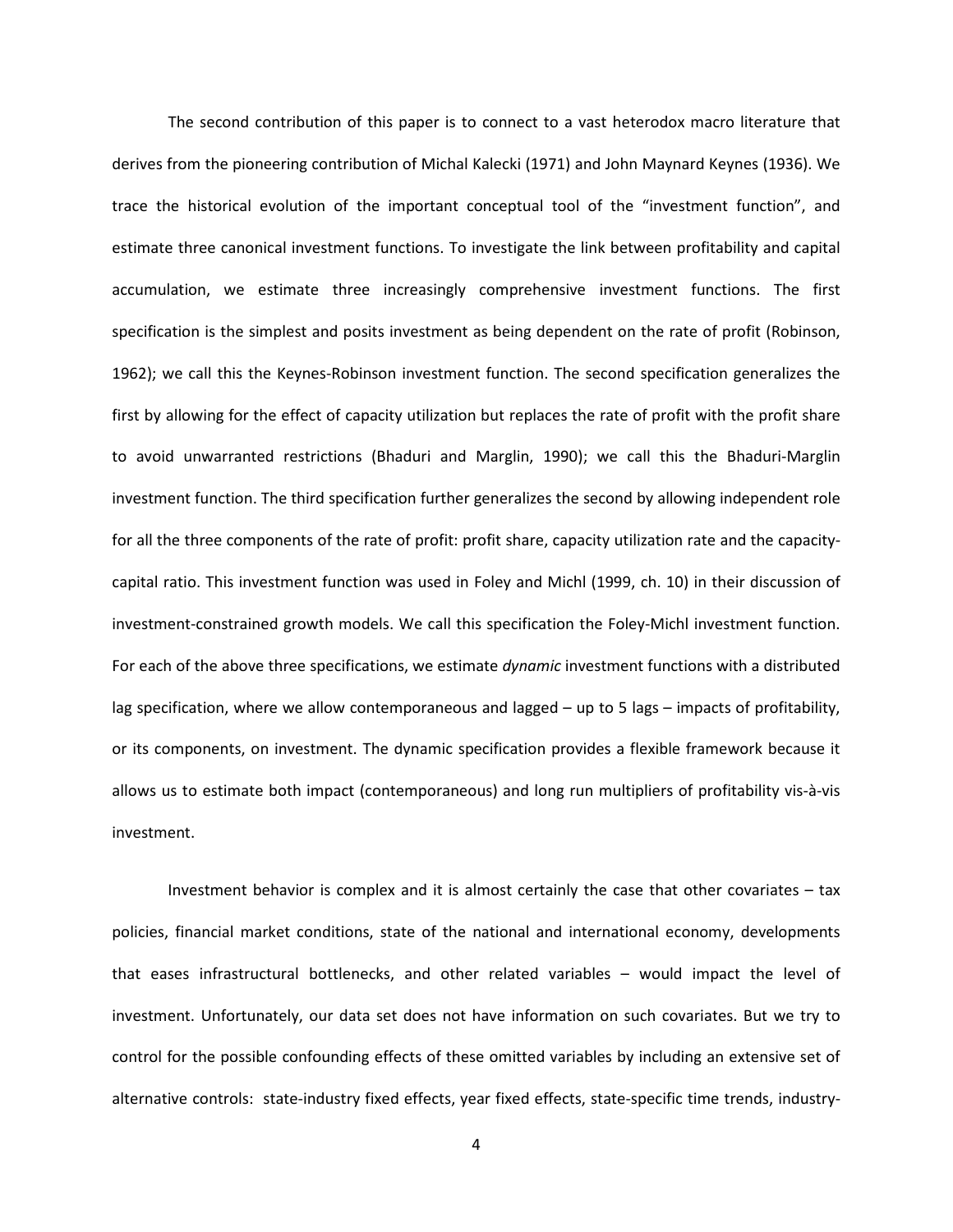specific time trends, a dummy variable for "economic reforms" (which takes the value 1 for years after 1990 and 0 otherwise), and aggregate growth rate of the industries as a whole in each state. While state-industry fixed effects control for time-invariant factors at the state-industry level, year fixed effects control for temporal factors common to all state-industries. State and industry specific time trends control for factors that vary over time at the state and industry levels. The "economic reforms" dummy controls for the effect of the wide-ranging reforms initiated in 1991 on investment, and aggregate growth operates as a proxy for the overall state of the economy (at the state-level).

The third contribution of this paper is to connect with an emerging literature on the process of industrialization and economic growth in India (Kochhar et al., 2006; Kotwal et al., 2011; GOI, 2015). With the launch of the "Make in India" campaign by Prime Minister Narendra Modi in 2014, the centrality of manufacturing in India's future growth trajectory has been emphasized by the highest policy quarters of the country. Some of the issues investigated in this literature have been the constraints on growth of organized manufacturing, the continued expansion of the unorganized manufacturing sector, the feasibility of a service-led structural transformation instead of the more traditional route of industrialization and the low employment elasticity of output growth. While these are all important issues, the aspect of profitability in relation to capital accumulation in the organized manufacturing sector has not been investigated. Since most firms in the organized manufacturing sector are privately owned, the aspect of profitability seems important for understanding investment and growth in this sector. This paper addresses this gap in the existing literature by re-focusing attention on profitability (and its components) as an important determinant of business investment. In doing so, we also extend previous work on the drivers of profitability in Indian organized manufacturing (Sau, 1989; Felipe and Kumar 2010; Basu and Das, 2015).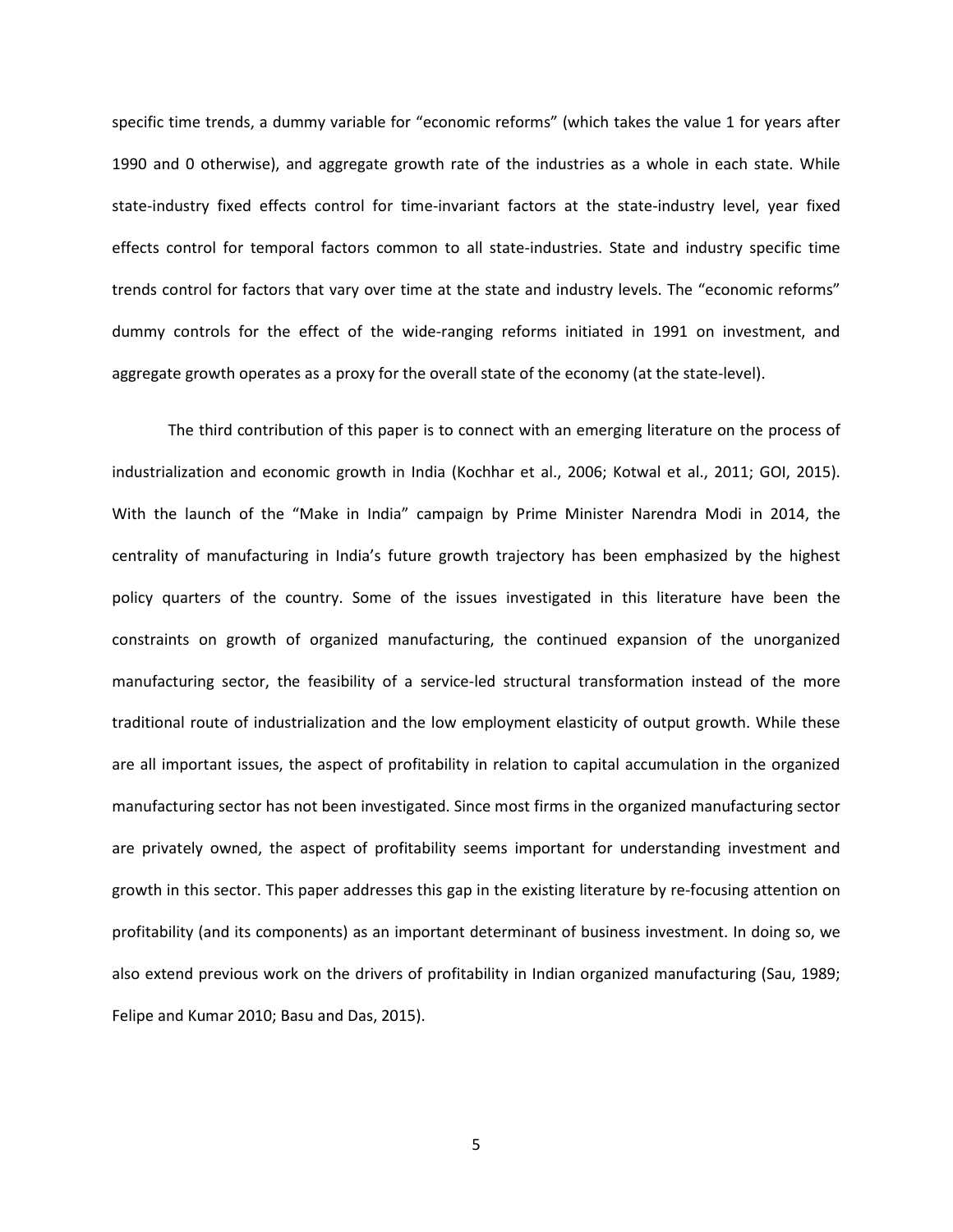On the basis of our empirical analysis, we find that the rate of profit has a positive and significant effect on investment, both in the short and in the long runs, when it is taken as the only explanatory variable (the Keynes-Robinson investment function). Estimating the Bhaduri-Marglin investment function, we find that the profit share has a positive (and significant) effect on investment only in the long run, and the capacity utilization rate has a positive (and significant) effect only in the short run. In the most general specification (the Foley-Michl investment function), where profit share, capacity utilization and capacity-capital ratio are explanatory variables, we find a similar pattern: the profit share and capacity-capital ratio have positive (and significant) effects on investment only in the long run; the capacity utilization rate has a positive (and significant) effect on investment only in the short run. The "economic reforms" dummy and aggregate growth are not found to be significant in any specification.

The empirical findings of this paper point towards two important conclusions. First, it shows that rate of profit is salient in stimulating investment in the organized manufacturing sector in India, both in the short and in the long run. This provides evidence for the heterodox, and especially the Marxist, perspective that emphasizes profitability as an important determinant of investment by capitalist firms. Second, we find that the impact (contemporaneous) multiplier for capacity utilization is positive but the long run multiplier is zero. We also find that the profit share and the capacity-capital ratios have positive long run multiplier but zero impact multipliers.<sup>[4](#page-8-0)</sup>

<span id="page-8-0"></span> $4$  Our findings have some parallels with recent discussions in heterodox macroeconomics about wage-led and profit-led growth. While the parameter estimates from our empirical analysis suggest that the Indian organized manufacturing sector is wage-led in the short run but profit-led in the long run, we are hesitant to draw those conclusions for two reasons. First, the results of wage-led and profit-led growth relate to the whole economy; it comes from the macroeconomic equilibrium condition (the savings-investment equality). Our analysis refers to only the organized manufacturing sector (only a sub-sector of the whole economy). Thus, the parallel is weak. Second, the results about wage-led and profit-led growth depend on both savings and investment behavior. Since, we have only estimated investment functions, our results cannot make claims about both investment and savings.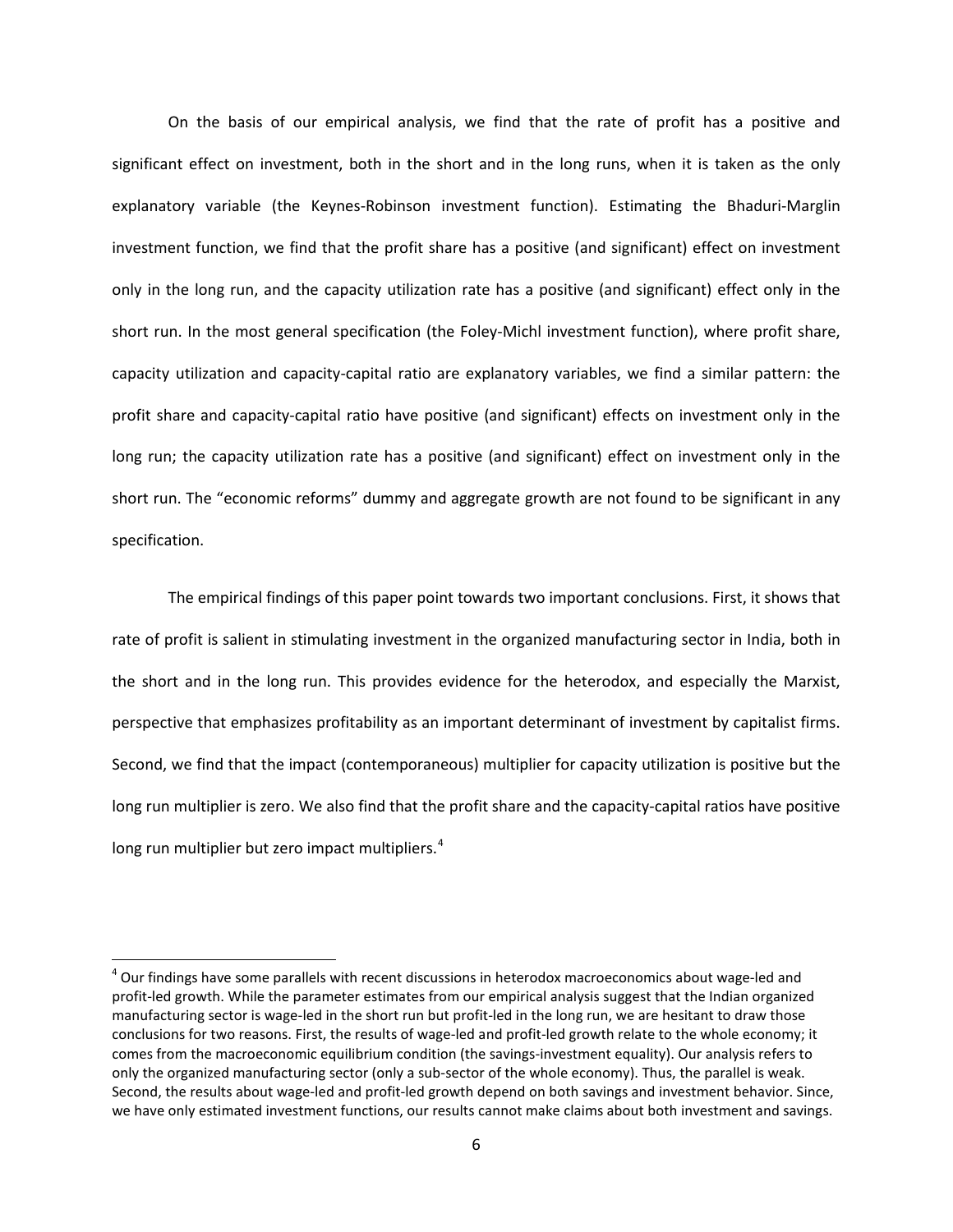The nuanced ways in which the components of profitability affect investment spending calls for further theoretical investigation; here we offer some initial thoughts. Technological improvements (captured by the capacity-capital ratio) and availability of internal finance (captured by the profit share) affect investment only in the long run. Technology, by promising lower costs and increased competiveness, boosts investments by capitalist firms. The profit share is important both because it acts as a spur on accumulation – a higher share of the realized pie induces investment in the expectation of earning even more – and also because it provides firms with the wherewithal to invest. Most replacements, and much of net investment, are financed by realized profit flows, which are boosted when the profit share rises *ceteris paribus*. Moreover, the ability of firms to borrow from external sources can also be a function of realized profits. But these factors do not have any contemporaneous effect on investment. On the other hand, the state of demand (captured by the capacity utilization rate) impacts investment only in the short run (through the operation of the acceleration principle, for instance); it does not have any long run impact on investment.

The rest of the paper is organized as follows: in section 2, we provide a brief review of the heterodox literature on the investment function; in section 3, we discuss our data sources and variable definitions; in section 4, we outline our empirical strategy; in section 5, we discuss our main results; and section 6 concludes the paper. An appendix gives details of the construction of 3-digit industry codes.

#### **2. Evolution of the Investment Function**

One of the key conceptual innovations introduced by the work of Michal Kalecki (1971) and John Maynard Keynes (1936) related to positing separate determinants for flows of investment and savings. While the decision to save, i.e., refraining from consuming the total income, was the preserve of wealth holders (potentially all households), the decision to invest, i.e., purchase capital goods, was understood as being undertaken by entrepreneurs (or firms). There is no reason why the two decisions should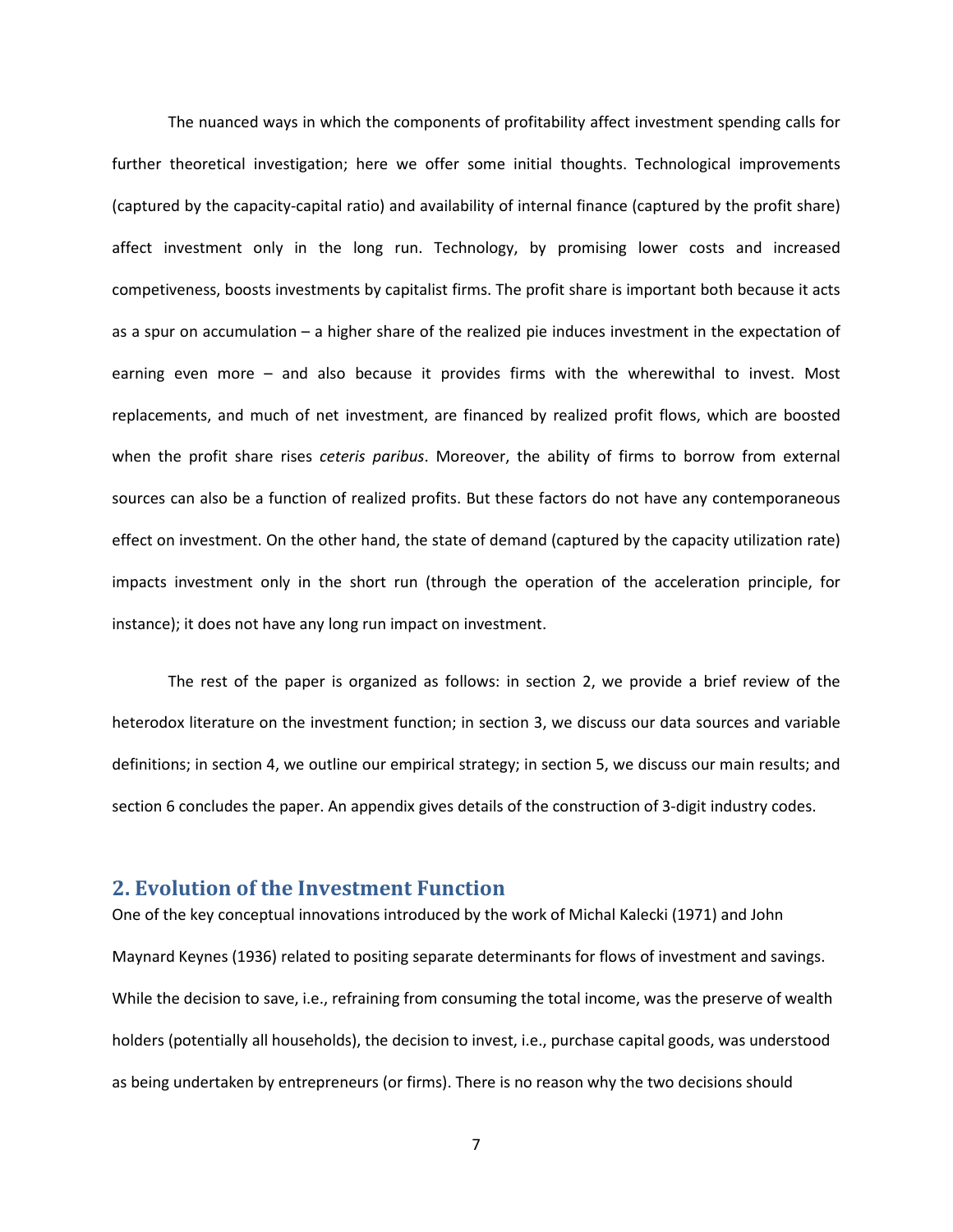automatically come to the same result in any given period, i.e., intended investment need not equal planned savings. It was thus that with the conceptual tool of what later came to be called an "independent investment function", the economics of Kalecki and Keynes (and their followers) marked itself off from both the classical and neoclassical traditions, both of which had assumed the equality between the flows of savings and investment because all that is saved is automatically invested.

#### **2.1 Animal Spirits**

An independent investment function called for explicit specification of the determinants of the level of investment. To address this issue, Keynes introduced the notion of the marginal efficiency of capital (MEC) in chapter 11 of the *General Theory*. The MEC was understood as the "rate of discount which would make the present value of the series of annuities given by the returns expected from the capitalasset during its life just equal to its supply price." The supply price of a capital asset is not the marketprice at which it can be currently purchased but "the price which would just induce a manufacturer newly to produce an additional unit of such assets, *i.e.* what is sometimes called its *replacement cost."* Moreover, capital-asset *i* would have its own marginal efficiency of capital,  $MEC_i$ , and the "marginal efficiency of capital in general" could be defined as the maximum MEC over all capital assets, i.e.,  $MEC = \max_i MEC_i$ . Keynes proposed that the level of investment "will be pushed to the point ... where the marginal efficiency of capital in general is equal to the market rate of interest." One could add a risk premium to the rate of interest to make the analysis more realistic, but the main point remains unchanged.

According to Joan Robinson, Keynes did not take such marginalist analysis very seriously (Robinson, 1962, pp. 37). A reading of the *General Theory* corroborates this contention because in the very next chapter, i.e. in chapter 12, Keynes seems to jettison the whole framework developed in chapter 11. Instead, he emphasizes that the level of investment is more a function of "animal spirits" than the result of careful calculation. "Most probably, of our decisions to do something positive, the full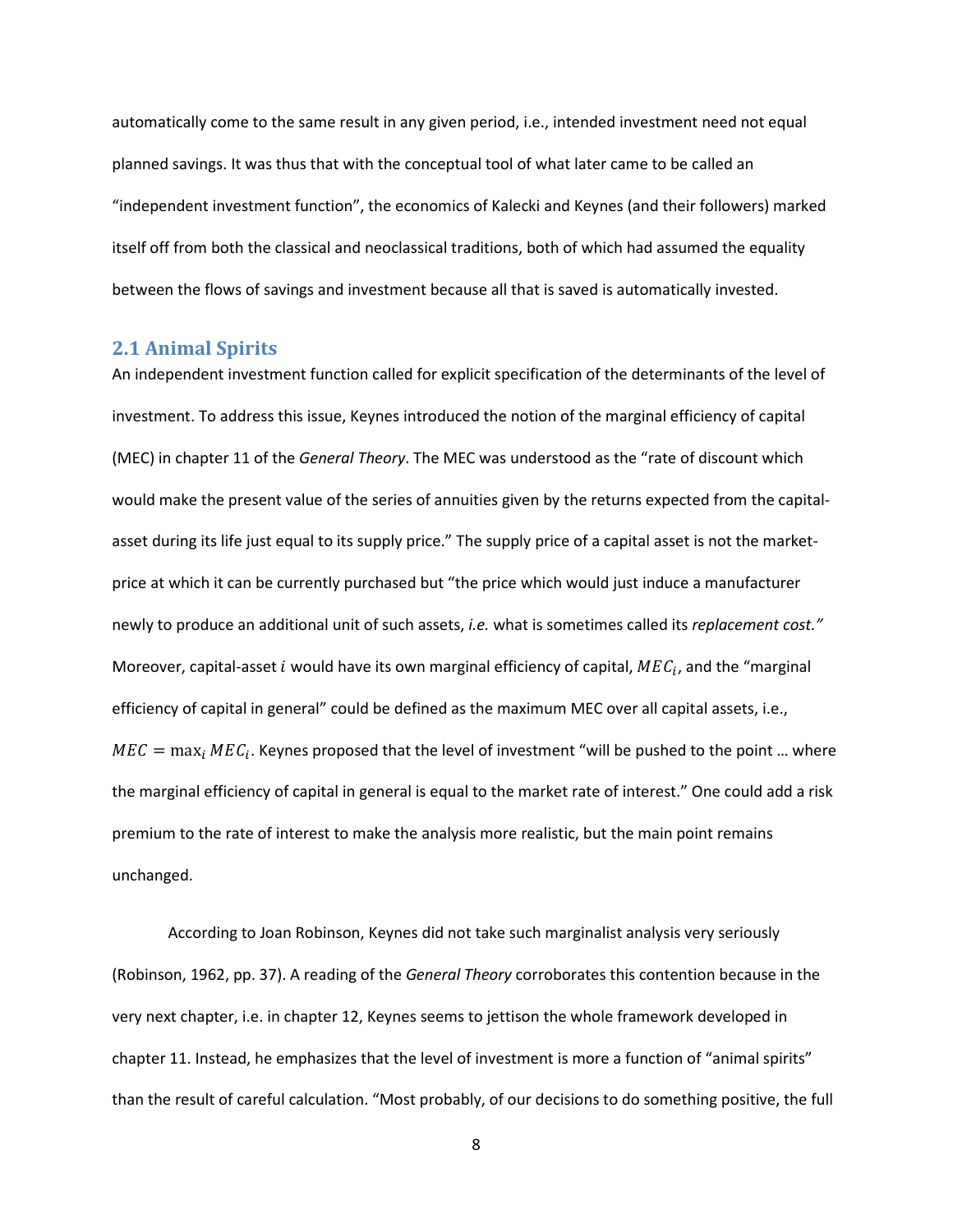consequence of which will be drawn out over many days to come, can only be taken as the result of animal spirits – of a spontaneous urge to action rather than inaction, and not as the outcome of a weighted average of quantitative benefits multiplied by quantitative probabilities" (Keynes, 1936, pp. 161-162).

Since investment by firms were crucially dependent on their 'animal spirits', it became necessary to theorize the latter. Influenced, perhaps, by Kalecki (1971), Joan Robinson noted, correctly in our opinion, that "to sustain a higher rate of accumulation requires a higher level of profits, both because it offers more favorable odds in the [investment] gamble and because it makes finance more readily available."<sup>[5](#page-11-0)</sup> This led her to propose that "the 'animal spirits' of the firms can be expressed in terms of a function relating the desired rate of growth of the stock of productive capital to the *expected* level of profits" (Robinson, 1962, pp. 37-38).

Expected level of profits cannot be observed. So, to operationalize the 'animal spirits' function, one would need to make explicit the process of expectation formation and relate expected profits to observed variables. Robinson (1962) offers two scenarios for consideration. In the first situation, the economy is operating on a smooth path where the rate of profit expected on new investment has been constant for some time. Hence, firms can hold very "confident expectations" that the expected rate of profit will equal the constant (realized) rate of profit. Thus, the expected rate of profit is equal to the current rate of profit. In the second situation, past experience regarding the rate of profit has been varied, i.e., expected and realized rates of profit have not always coincided. In such a situation, "confident expectations" cannot be held and "there is a propensity for present experience to be overweighted in the formation of expectations." Thus, the expected rate of profit is a complex function

<span id="page-11-0"></span> $<sup>5</sup>$  As noted by, among others, Sawyer (1982) and Glyn (1997), Kalecki's work on the dynamics of capitalist</sup> economies emphasized the role of realized profitability as a key determinant of investment, both because it could impact expectations and because it could ease financing constraints. Some of Kalecki's work on the determinants of investment predates Robinson (1956, 1962).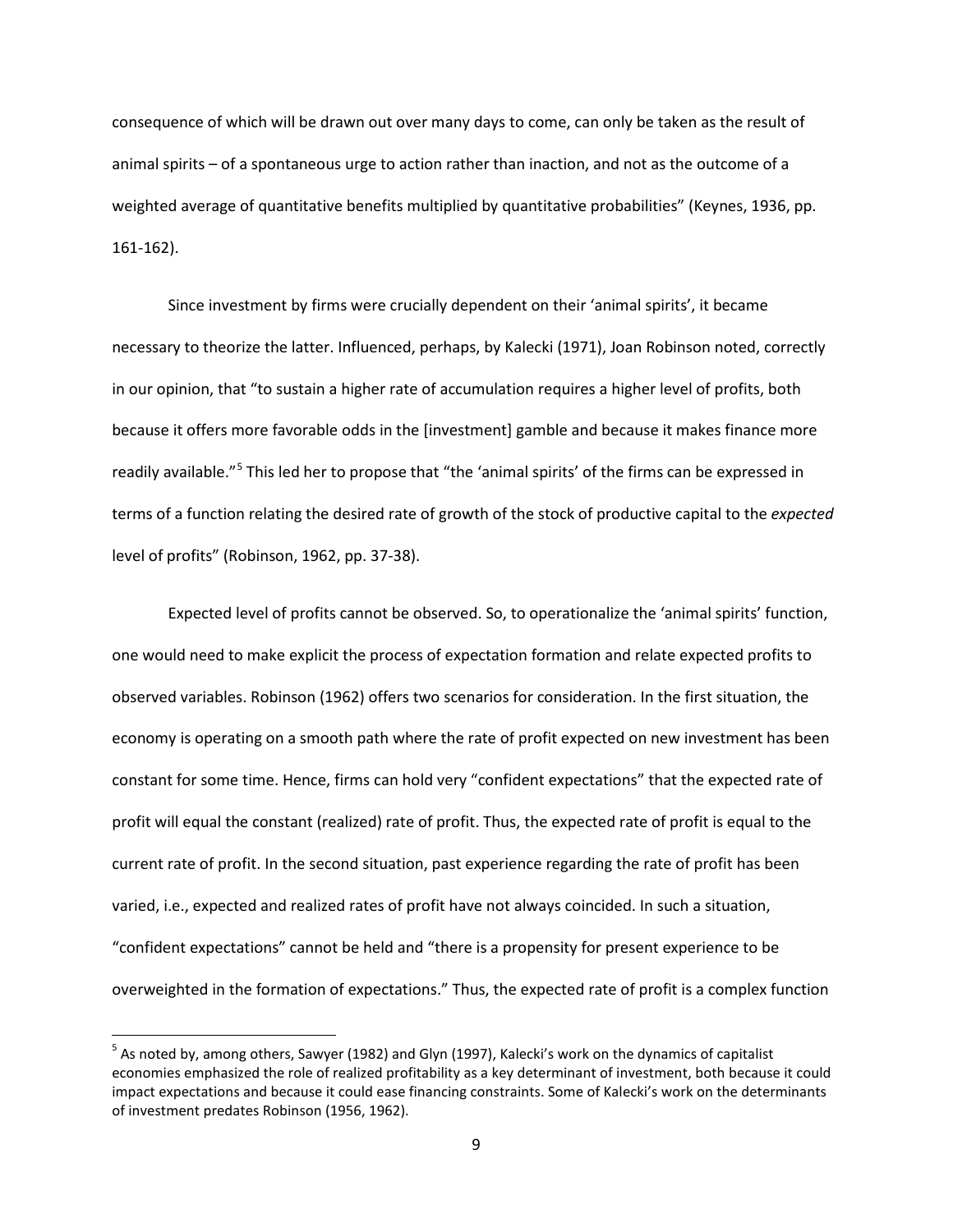of realized rates of profit with the current rate of profit having the greatest weight. Most researchers in the heterodox tradition have taken this to mean that *the current rate of profit can be used as a proxy for the expected rate of profit,* a point we will return to shortly. We can summarize these insights into what we will call the Keynes-Robinson investment function as

$$
\frac{1}{K} = f(r) = \alpha + \beta_1 r,\tag{1}
$$

where  $I/K$  is the level of investment normalized by the capital stock,  $r = \Pi/K$  is the rate of profit (ratio of the flow of profits and the stock of capital valued at replacement cost), and  $f(.)$  denotes a function, and the right most expression is a commonly used linear specification of  $f(.)$ , where  $\alpha$  and  $\beta_1 > 0$  are parameters. The Keynes-Robinson investment function, or its close variants, was popular in the heterodox tradition for many years and has been used, among others, by Asimakopolus (1969), and Marglin (1984).

#### **2.2 Excess Productive Capacity**

An important shortcoming of the Keynes-Robinson investment function is that it does not allow for considerations of excess capacity to influence investment decisions of firms. This is clearly unrealistic and goes against our understanding of how real capitalist firms behave. For it is conceivable that firms, having earned a high rate of profit in the current period, would be hesitant to make fresh capital outlays if they happened to be saddled by excess capacity (probably because they were just emerging from a long recession). Initial attempts to address this lacuna can be found in the work of Bob Rowthorn and Amitava Dutt in the early 1980s. Dutt (1984) provided a formal treatment of the issue by adding the capacity utilization rate – ratio of actual and full capacity potential output – as an additional and independent variable in the Keynes-Robinson investment function.

The intuition for positing a positive relationship between the capacity utilization rate and the level of investment could be found in the work of Josef Steindl, who had been deeply influenced by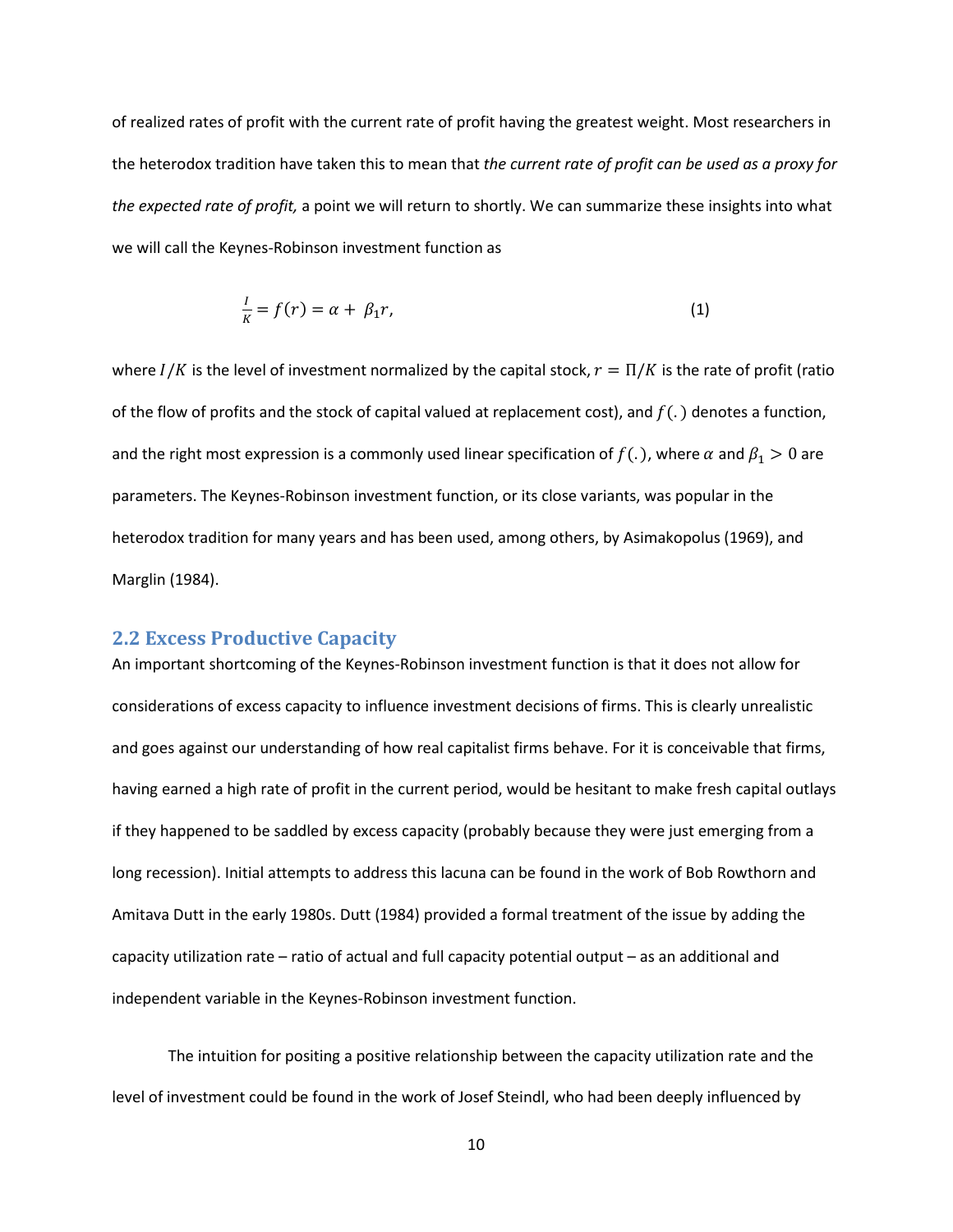Michal Kalecki. Steindl (1952 [1976]) argued that firms desire to hold some excess productive capacity even in long run equilibrium, much like they wish to hold idle reserves of commodities or money. There can be at least two reasons for this. First, excess capacity allows firms to quickly respond to unforeseen fluctuations of demand and could be an important factor that prevents them from losing market share. Second, holding excess capacity is a way in which firms can prepare for the expected secular growth of the market over time by building ahead of demand. But could firms not change capacity in a smooth manner to accommodate growth of the market? Steindl (1952 [1976]) thinks that is not possible because of inherent indivisibilities and durability of plant and equipment. Change in capacity occurs in discrete steps, but the market grows smoothly. The result is that "a planned and deliberate reserve of excess capacity is at all times held by most producers" (Steindl, 1952 [1976], pp. 10)

The desired excess capacity (the planned and deliberate reserve of excess capacity), thus defined, has a decisive influence on the investment behavior of firms. When the utilization of capacity rises above the desired level, firms increase investment to build additional capacity; when utilization falls below the desired level, firms disinvest and allow capacity to get reduced. These insights can be summarized through the Steindl-Dutt investment function

$$
\frac{1}{K} = g(r, z) = \alpha + \beta_1 r + \beta_2 z,\tag{2}
$$

where, in addition to the terms defined in  $(1)$ ,  $z$  denotes the capacity utilization rate (ratio of actual and potential full capacity output),  $g(.,.)$  denotes a function, and  $\beta_2 > 0$  is a parameter. The Steindl-Dutt investment function, or its close variants, has been used, among others, in Rowthorn (1981), Dutt (1984), and Taylor (1985).

While the Steindl-Dutt investment function defined in (2) is an improvement over the Keynes-Robinson investment function in that it explicitly allows for the effect of capacity utilization, it has an in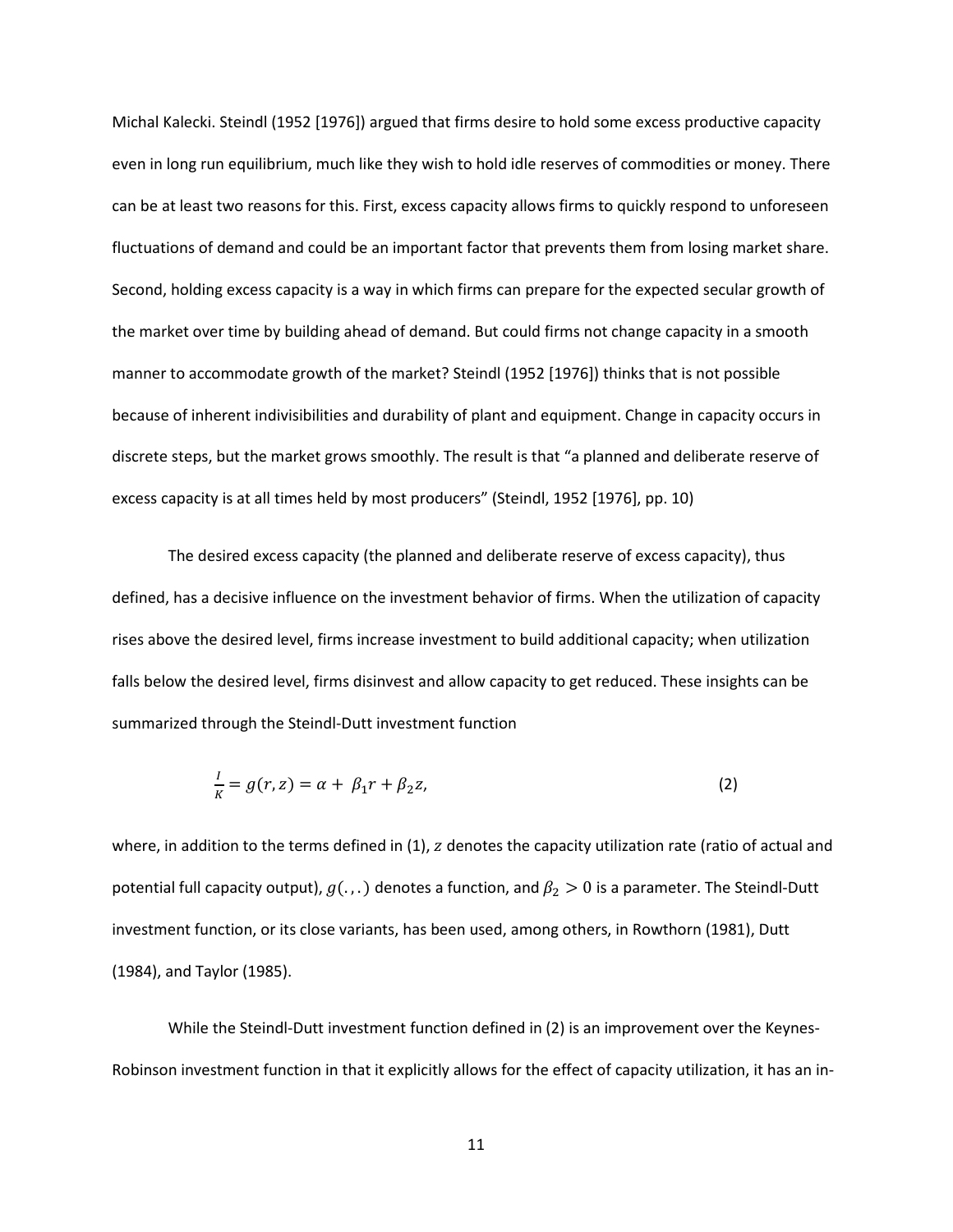built, unwarranted restriction: it rules out what has come to be called profit-led expansion i.e., an increase in the growth rate of output (or capacity utilization) when the share of profit rises. Since there is no reason to rule out such a possibility *a priori*, the Steindl-Dutt investment function is theoretically unsatisfactory (Bhaduri and Marglin, 1990, pp. 380). The problem can be addressed, and the unwarranted restrictions removed, by replacing the rate of profit with the profit share

$$
\frac{I}{K} = h(h, z) = \alpha + \beta_4 h + \beta_5 z,\tag{3}
$$

where, in addition to terms defined in (1),  $h = \Pi/Y$ , denotes the share of profit. The investment function defined in (3) was proposed in Bhaduri and Marglin (1990) and we will refer to it as the Bhaduri-Marglin investment function, which has become a workhorse of neo-Kaleckian macroeconomic models (for instance, see, Blecker, 2002; Taylor, 2004; Barbosa-Filho and Taylor, 2006; Blecker, 2010). [6](#page-14-0)

#### **2.3 Components of Profitability**

While the Bhaduri-Marglin investment function has been widely adopted by heterodox economists, it also hides, in our opinion, an important and unwarranted restriction. Bhaduri and Marglin (1990) had motivated the derivation of their investment function from a commonly used three-part decomposition of the rate of profit:

$$
r \equiv \frac{\Pi}{K} = \frac{\Pi Y Y^*}{Y Y^*} \stackrel{Y^*}{=} h z v \tag{4}
$$

where r is the rate of profit, h is the profit share, z is the capacity utilization rate, and  $v$  is the capacitycapital ratio. Following the logic of the Keynes-Robinson investment function, they accepted the

<span id="page-14-0"></span> $6$  One interesting and rapidly growing strand of recent heterodox macroeconomics has concerned itself with the long run relationship between desired and actual capacity utilization. In this debate, the neo-Kaleckian position has argued that the desired and actual capacity utilization need not coincide even in the long run; critics of the neo-Kaleckian position have argued why that implication of the neo-Kaleckian investment function might be theoretically and empirically problematic (see the papers published in *Metroeconomica*, Volume 63, Issue 1, February 2012, and especially Skott (2012), for an overview of and references to the vast literature). In this paper, we do not engage with this literature because our focus is on the impact of profitability on investment and this literature usually ignores profitability as a determinant of investment (probably for tractability).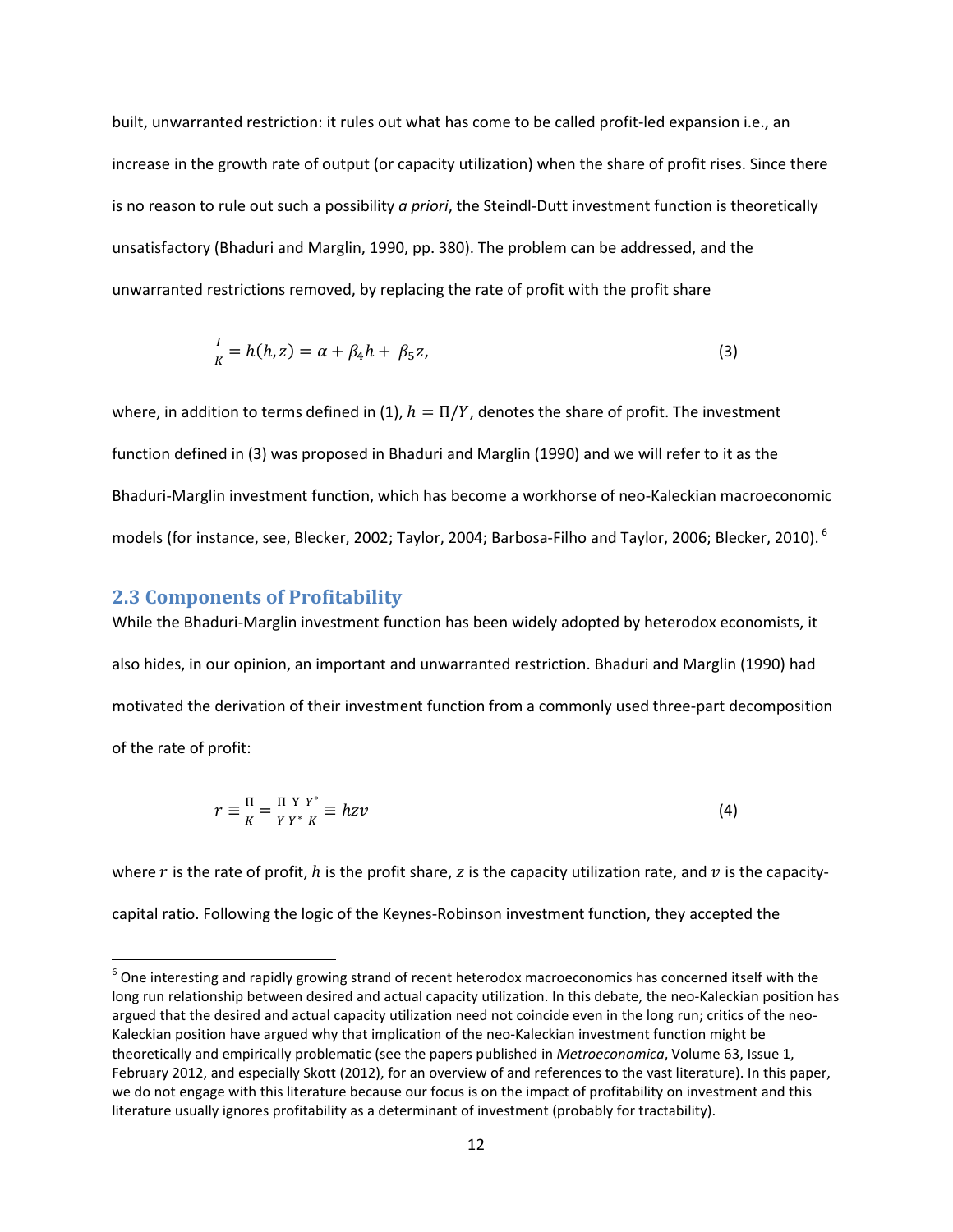centrality of profitability in the determination of investment. But they wanted to allow each component of profitability to have its own and independent effect on investment. That is why they replaced the rate of profit by its components. But they did not use all the three components – profit share, capacity utilization rate and the capacity-capital ratio – because of an additional assumption: the capacity-capital ratio is constant in the short run. Hence, the two independent determinant of investment, in the Bhaduri-Marglin investment function, are the profit share and the capacity utilization rate.

There are at least two problems with ignoring the capacity-capital ratio as an independent determinant of investment *if the logic underlying the Keynes-Robinson investment function is accepted*. To see the first problem, imagine a researcher trying to estimate an investment function using cross sectional, firm (or industry) level data. One way to carry out this estimation for the Bhaduri-Marglin investment function would be to regress investment (normalized by the capital stock) on profit share and capacity utilization. The implicit assumption in such an exercise would be that the capacity-capital ratio is part of the constant in the regression function, i.e., it does not vary across firms. This immediately highlights the problem in the Bhaduri-Marglin investment function: there is no theoretical justification to support the claim that the capacity-capital ratio would be the *same* across all firms. If we understand the capacity-capital ratio as a reflection of the technological capability of firms, there is bound to be a wide variation in its value across firms and industries at any point in time. Hence, ignoring the capacity-capital ratio as a determinant of investment is tantamount to imposing the restriction that the contemporaneous impact of technological change on investment is zero. This is both theoretically and empirically unwarranted.

The second problem is that in any real capitalist economy, it is difficult to determine the length of the "short run" in terms of what Joan Robinson called "historical time". For most advanced capitalist economies, the highest frequency at which aggregate macroeconomic variables are regularly observed is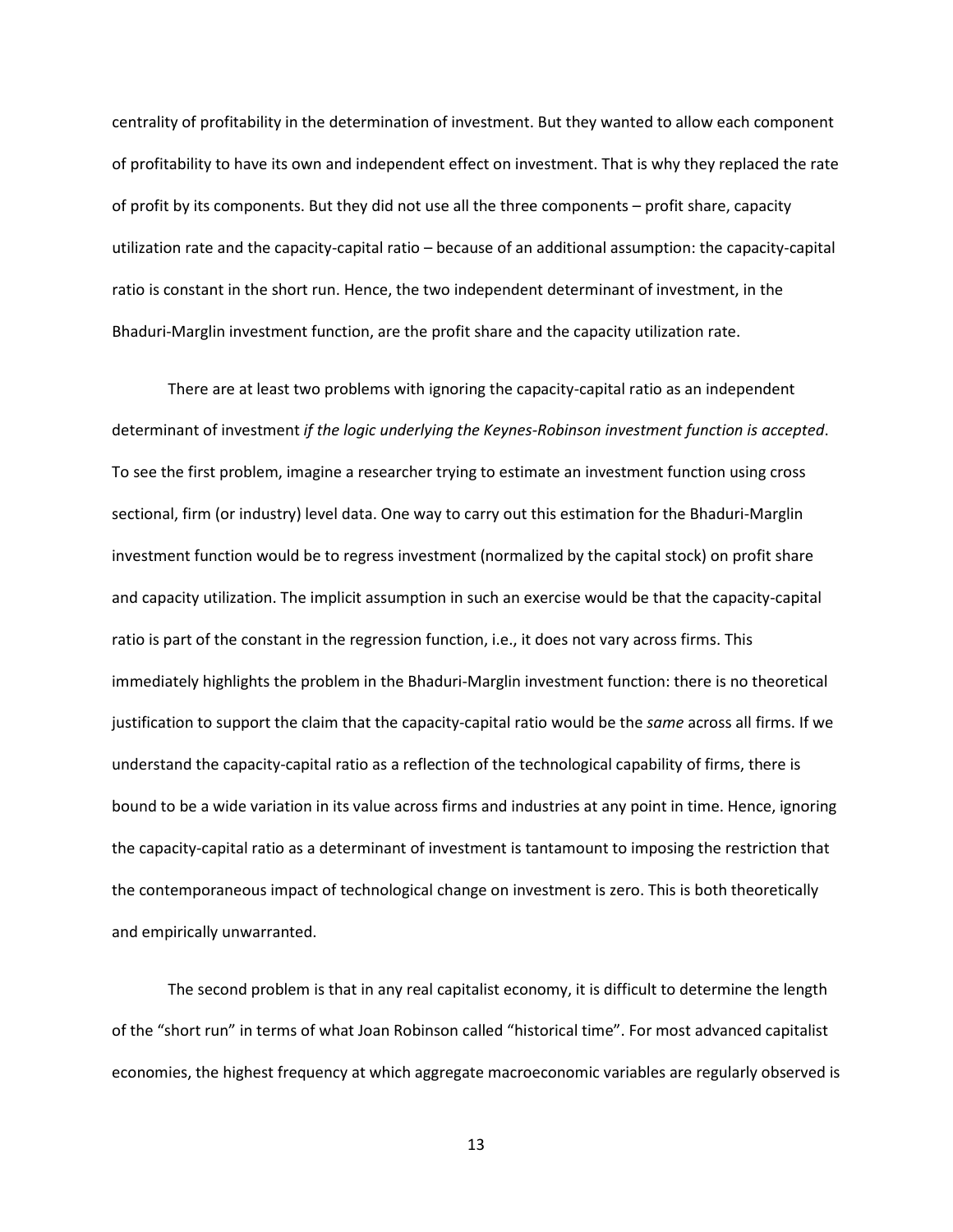at a quarterly frequency. It is quite unlikely that the capacity-capital ratio will be constant at such frequencies for most commonly used ways of measuring capacity output. Hence, the assumption of constant capacity-capital ratio would be difficult to sustain empirically.

For both these reasons, it seems a better theoretical strategy to work with a full generalization of the Keynes-Robinson investment function and allow all the three components of the rate of profit – share of profits, capacity utilization rate, and the capacity-capital ratio – to be independent determinants of investment, as in Foley and Michl (1999, pp.188):

$$
\frac{1}{K} = h(h, z, w) = \alpha + \beta_6 h + \beta_7 z + \beta_8 v,\tag{5}
$$

where all the terms are as defined in (3) and (4). The Foley-Michl investment function defined in (5) has the advantage that it does not impose any *a priori* restrictions on the impact of the components of profitability on investment. Thus, it generalizes the theoretical impulse of the Keynes-Robinson formulation and nests the Bhaduri-Marglin specification as a special case.

#### **2.4 Dynamics**

All the three specifications of the investment that we will estimate in this paper – the Keynes-Robinson, the Bhaduri-Marglin and the Foley-Michl investment functions – do not allow for dynamic effects. In each of these models, the determinants of investment have contemporaneous, but cannot have lagged, effects on investment. This is an unnecessary restriction and, quite paradoxically, goes against the basic ideas set out in Robsinson (1962).

As we have indicated above, Robinson (1962) started out by positing that expected profitability is a key determinant of investment. In a situation of steady-growth, it might be justified to assume the equality of expected and realized profitability. But, when the economy is out of steady-state, Robinson (1962) noted that expected profitability will be a complex function of current and past profitability, with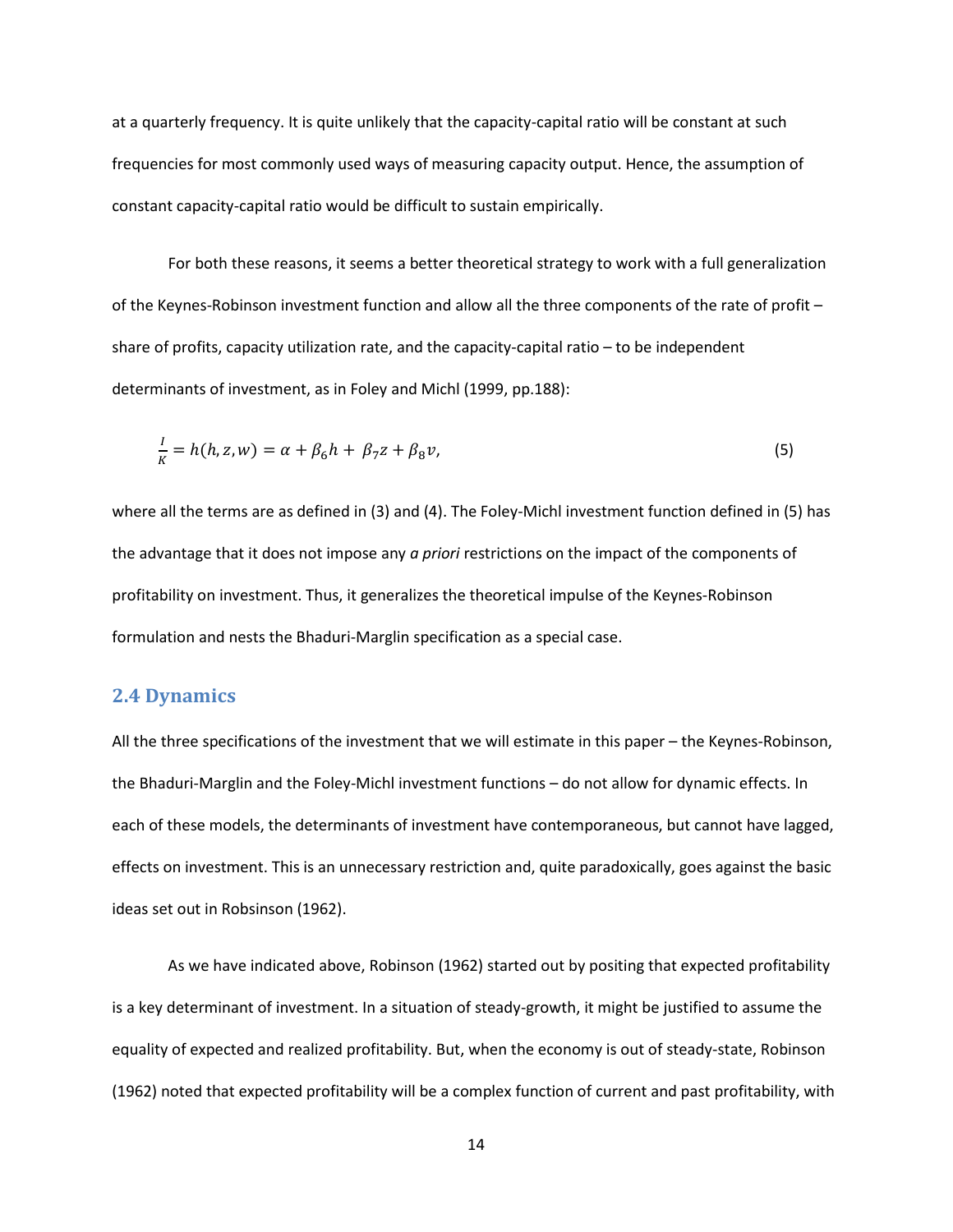a preponderant weight assigned to current profitability. Robinson (1962) and later researchers have interpreted this – large weight being assigned to the current period – to mean that the current profit rate can be used as a proxy for the expected profit rate, in effect ruling out the possibility of lagged, dynamic impacts. This restriction seems unwarranted and a more flexible specification, which allows past *and* contemporaneous profit rates to determine expected profitability, and through it, investment, seems a superior alternative:

$$
\frac{I_t}{K_t} = f(r_t^e) = f(g(r_t, r_{t-1}, r_{t-2}, \dots, r_{t-k})) = \phi(r_t, t_{t-1}, r_{t-2}, \dots, r_{t-k})
$$

where  $t$  indexes time,  $r_t^e$  is the expected profit rate, and  $k$  is the number of lags of the profit rate that enter into the determination of the expected profit rate (and investment). The key advantage of such a dynamic specification is that it allows a researcher to separately estimate both short run and long run impacts on investment without imposing any *a priori* restrictions about lagged effects. Following this logic, we will use dynamic versions of the three investment functions – the Keynes-Robinson, the Bhaduri-Marglin and the Foley-Michl investment functions - and estimate distributed lag regression models. [7](#page-17-0)

In the next section, we describe our data and variables. But before that some comments on the mainstream literature on investment is in order. Mainstream macroeconomics has a long and distinguished tradition of studying investment behavior. This literature goes back at least to the work of Jorgensen on the neoclassical theory of investment, develops into the q-theory of investment, and then moves towards incorporating adjustment costs, irreversibility and uncertainty into dynamic optimization models of investment behavior (see the seminal contribution of Fazzari, Hubbard and Petersen (1988) for the early literature, and Caballero (1997) for the post-1990s developments).

<span id="page-17-0"></span> $^7$  Skott (2012), drawing inspiration from the work of Roy Harrod, notes the need to distinguish short and long run impacts on investment. Kalecki (1971) also emphasized the role of dynamics and lagged effects in investment functions.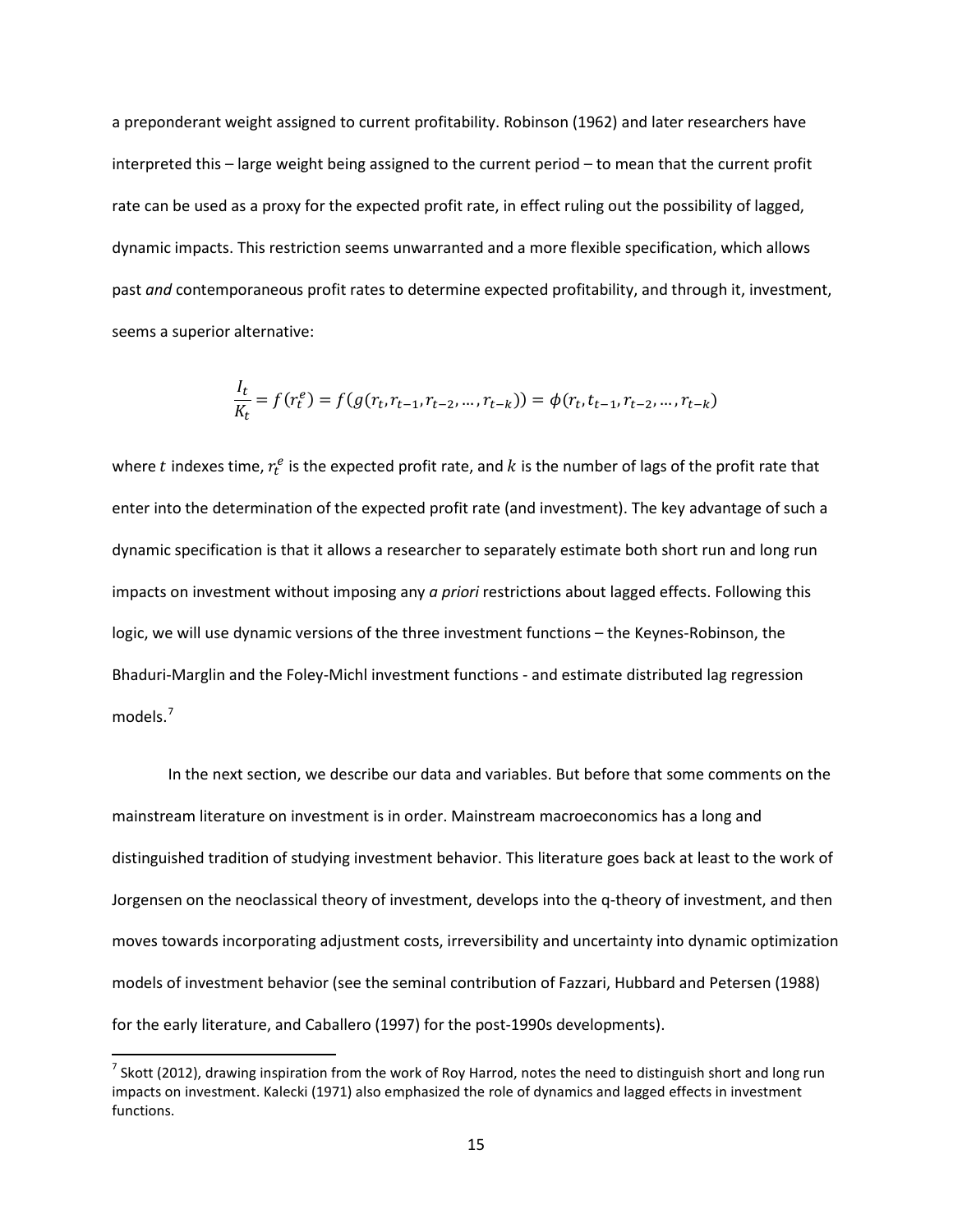From our perspective, what is most unsatisfactory in the mainstream work on investment is the lack of attention to profitability. A comprehensive survey of mainstream work on business fixed investment (Chirinko, 1993) finds very little use for the notion of profitability. While Chirinko et al., (1999) does include the gross profit rate (ratio of cash flows and capital stock) in their specification of the investment equation, it is primarily meant to capture the effect of liquidity on investment. Moreover, having the rate of profit and an accelerator-type effect at the same time – which the main specification in Chirinko et al. (1999) has – creates unwarranted restrictions, as pointed out by Bhaduri and Marglin (1990). If we look at the literature as it has percolated down to graduate-level textbooks (e.g., Romer, 2011), the chapter on "investment" does not even feature the concept of the *rate of profit*. If we focus on India, a recent survey article by Kotwal et al. (2011) would also be a case in point. Among other things, this comprehensive survey article analyses the acceleration of economic growth in recent decades in India. But the dynamics of the profit rate is hardly ever discussed.

The closest that the mainstream literature comes to any notion of profitability is when it uses Tobin's *q* (ratio of the market value of a firm and replacement cost value of its capital stock) as a determinant of investment. In India's organized manufacturing sector, the vast majority of firms are not listed on the stock market. Hence, a measure like Tobin's *q* cannot be computed for most firms. This is one more reason we prefer to specify the investment function in terms of the rate of profit (profit income as a ratio of the replacement cost value of fixed capital) and its components. Moreover, we define profit income as net value added less wages of productive labor, rent and interest. Thus, we incorporate the "cost of capital" (rent and interest) in our definition of the rate of profit.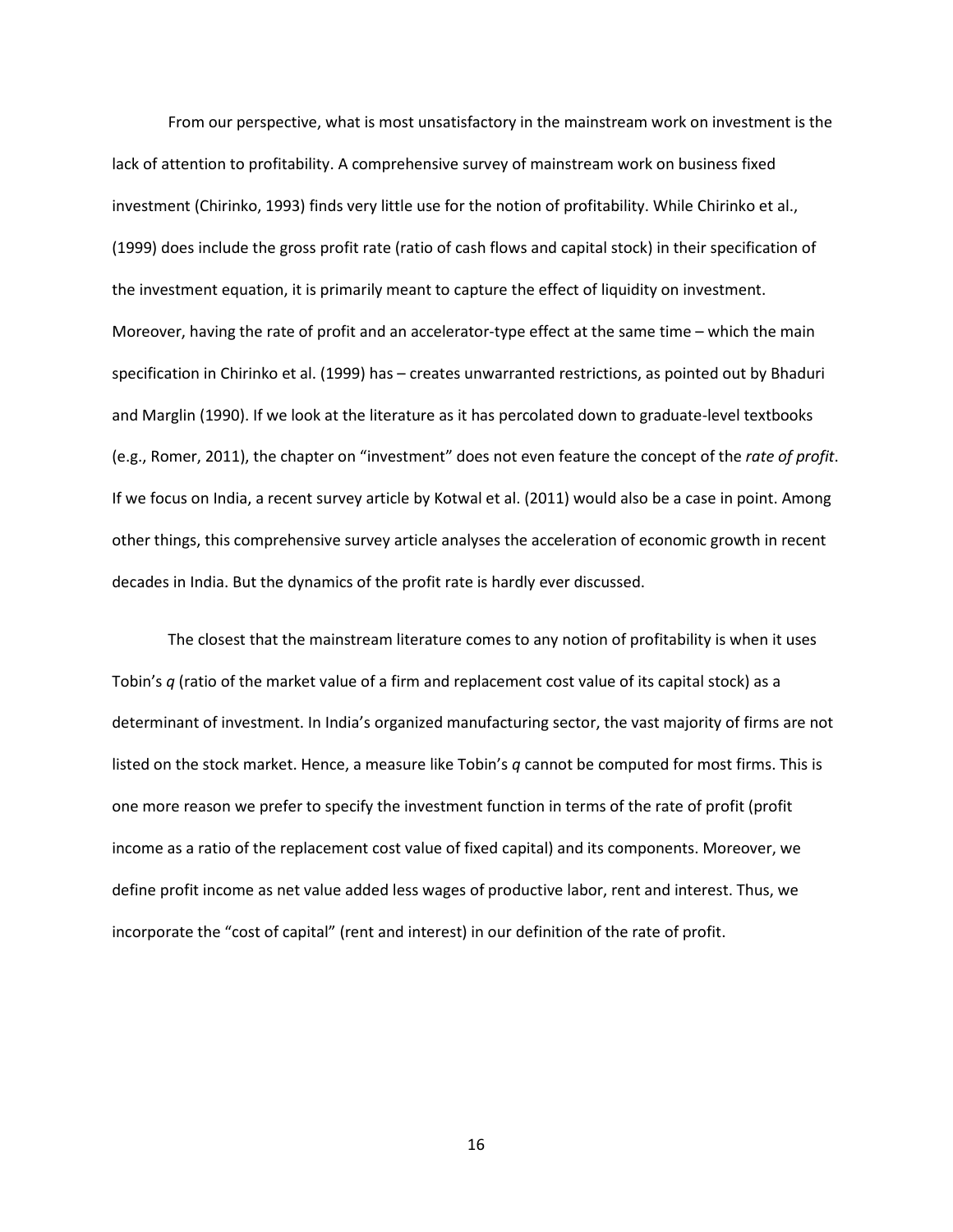#### **3. Data: Sources and Variables**

#### **3.1 Source of Data**

The primary source of data for the empirical analysis presented in this paper is the Indian Annual Survey of Industries (ASI). The ASI is one of the most reliable sources of information regarding various aspects of the manufacturing sector in India and has been conducted every year by the Central Statistical Office (CSO) of the Government of India since 1959 (except 1972). It replaced the previously conducted Census of Manufacturing Industries (CSI) and the Sample Survey of Manufacturing Industries (SSMI), and combines elements of a census and a sample survey. While the ASI covers all factories registered under sections 2(m)(i) and 2(m)(ii) of the Factories Act of 1948 , its sample can be divided into two parts, a census sector and a sample sector.<sup>[8](#page-19-0)</sup> The census sector involves full enumeration covering all industrial units in 5 less industrially developed states – Manipur, Meghalaya, Nagaland, Tripura, and Andaman & Nicobar Islands – and all units having 100 or more workers in the other states and union territories (UTs). The sample sector involves stratified random sampling of units in states other than those considered industrially less developed.<sup>[9](#page-19-1)</sup>

The ASI collects detailed information about industrial units – number and types of workers, value of capital, value of inputs, value of output and other details of operation – for a reference period running from April 1 of any year to March 31 of the next year. For the analysis in this paper, we use data released by the ASI at the 3 digit NIC level of disaggregation for Indian states for the period 1983-84 to 2007-08. The ASI has changed its industrial classification system multiple times over the past few

<span id="page-19-0"></span> $8$  A factory, the primary statistical unit of enumeration of the ASI, is defined as any premise where a manufacturing process is being carried out by 10 or more workers working with the aid of power, or 20 or more workers working without power (GOI, 2011). In addition to sections 2m(i) and (ii) of the Factories Act, the ASI also covers bidi and cigar units registered under the Bidi & Cigar Workers (Conditions of Employment) Act of 1966.<br><sup>9</sup> Strata involving 4 or less units are included in the census sector.

<span id="page-19-1"></span>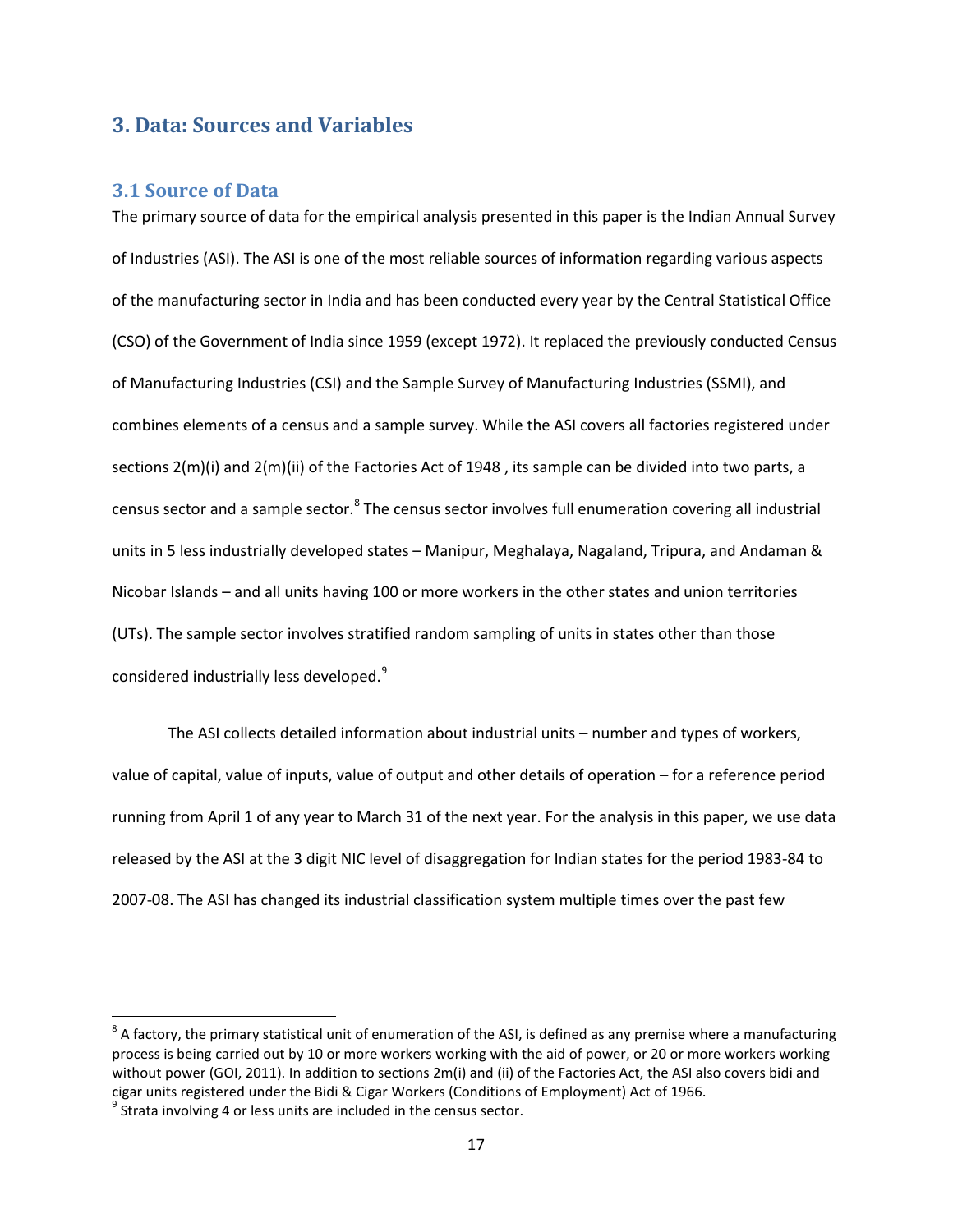decades, and we have used concordance tables provided by it to construct a consistent 3 digit industry code that runs over the whole period of our analysis. $^{10}$  $^{10}$  $^{10}$ 

#### **3.2 Variables and Summary Statistics**

To study the main question of this paper – the relationship between profitability and investment – we use data on the following variables from the ASI: net fixed capital formation, stock of fixed capital, net value added, wages of workers, total emoluments (wages and salaries of workers, supervisors and managers), benefits, rent and interest payments. We construct a panel data set of these variables, where the unit of observation is a 3 digit industry in a state in a particular year. After leaving out smaller states and UTs, our data set includes 19 states/UTs that account for, in most years, more than 95 percent of the net value added of the whole manufacturing sector.<sup>[11](#page-20-1)</sup> Based on our 3 digit consistent codes, we have 55 industries, and our sample covers the period 1983-84 to 2007-08.

We measure investment by the ratio of net fixed capital formation and the stock of fixed capital (at the beginning of the period). The ASI reports fixed capital on the basis of historical cost valuation (GOI, 2011, pp. A-629). We use the wholesale price index of machines & machinery (WPIMM) to revalue fixed capital in terms of replacement cost valuation.<sup>[12](#page-20-2)</sup> The rate of profit is defined as the ratio of profit income over a period and the replacement cost stock of fixed capital at the beginning of the period.

<span id="page-20-2"></span><sup>12</sup> We use the following recursion to compute replacement cost capital stock:  $K(t + 1) = K(t) \times \frac{P(t)}{P(t-1)} + I(t)$ ,

<span id="page-20-0"></span> $^{10}$  NIC-1970 was used till 1988-89; NIC-1987 was used from 1989-90 to 1997-98; NIC-1998 was used from 1998-99 to 2003-04; NIC-2004 was used from 2004-05 to 2007-08 (GOI, 2011). Appendix 2 provides details of the construction of our 3 digit industry codes.

<span id="page-20-1"></span><sup>11</sup> The 19 states in our sample are the following: Andhra Pradesh, Assam, Bihar, Delhi, Goa, Gujarat, Haryana, Himachal Pradesh, Jammu & Kashmir, Karnataka, Kerala, Madhya Pradesh, Maharashtra, Odisha, Punjab, Rajasthan, Tamil Nadu, Uttar Pradesh, West Bengal. Bihar, Madhya Pradesh and Uttar Pradesh were each bifurcated into two states in 2001. For those years, we have merged data for the relevant states to generate comparable series for the original states.

where  $K(t)$  is the value of replacement cost capital stock at the beginning of period t,  $I(t)$  is the net fixed capital formation over period t, and  $P(t)$  is the value of the national WPIMM in period t. In the initial period,  $t = 0$ ,  $K(0)$ is the historical cost value of capital stock. We start the recursion in the year 1983-84 because our data for WPIMM starts in 1982-83.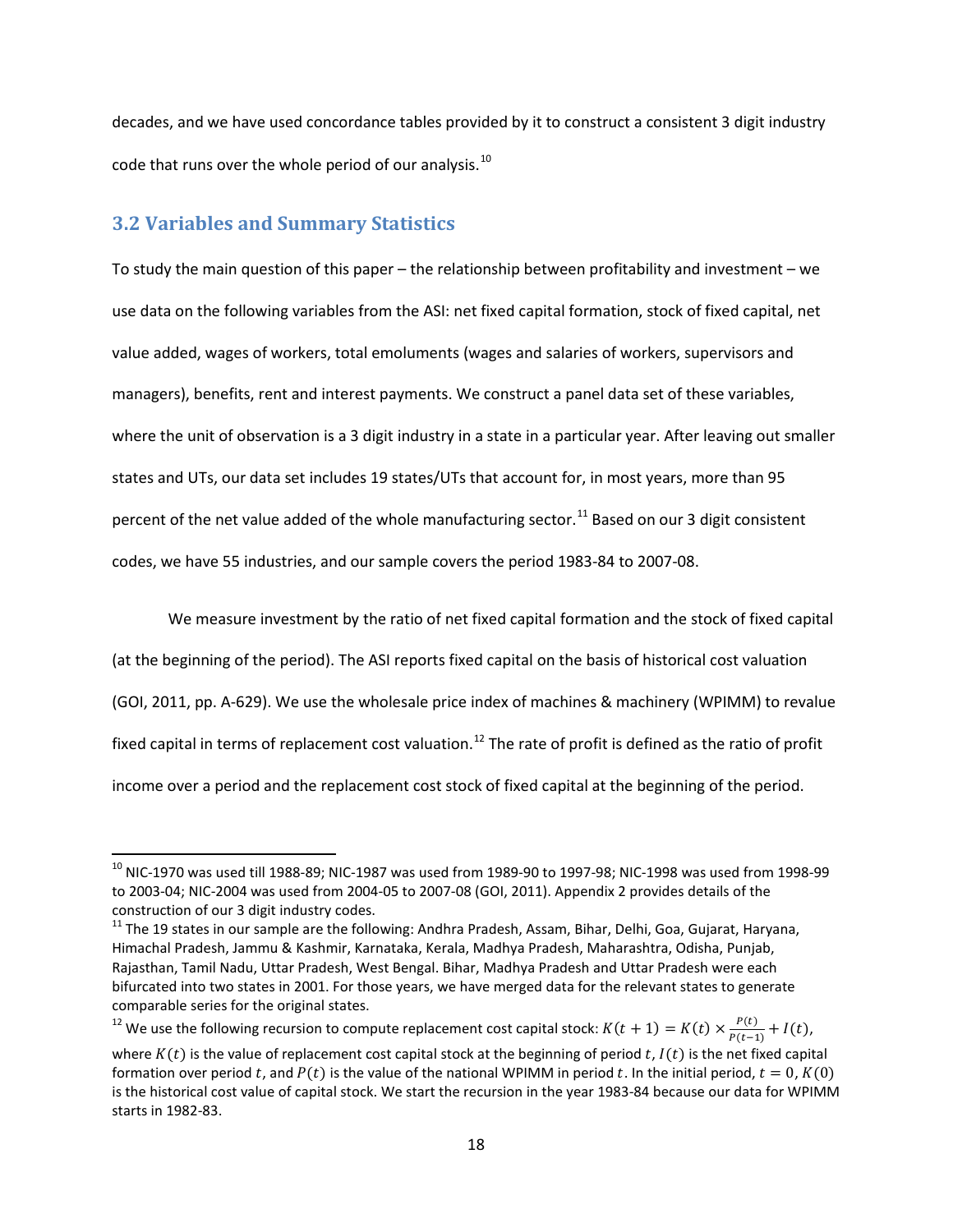Profit income, in turn, is defined as net value added less wages of productive labour, rent and interest payments.<sup>[13](#page-21-0)</sup>

Following Weisskopf (1979), it is common to decompose the rate of profit as

$$
RP \equiv \frac{\Pi}{K} = \frac{\Pi}{Y} \frac{Y}{Y^*} \frac{Y^*}{K} = PS \times CU \times CC \tag{6}
$$

where  $RP$  is the rate of profit defined as the ratio of the profit income over a period ( $\Pi$ ) and the stock of capital at the beginning of the period  $(K)$ , Y is actual output (net value added), and Y<sup>\*</sup> is potential (full capacity) output. We can see that in (6), the rate of profit can be decomposed into the profit share  $(PS = \Pi/Y)$ , a measure of distributional struggles between capital and labor; the capacity utilization rate ( $CU = Y/Y^*$ ), a measure of the state of demand; and the capacity-capital ratio ( $CC = Y^*/K$ ), a measure of technological capabilities. We measure potential (full capacity) output as the trend in the time series of the net value added. We compute the trend of the net value added series by fitting a Hodrick-Prescott (HP) filter to the corresponding series for each state-industry.<sup>[14](#page-21-1)</sup>

Table 1 presents summary statistics for the key variables in our analysis for the whole sample and for three selected years.<sup>[15](#page-21-2)</sup> Mean investment increases from 11.05% in 1985-86 to 21.86% in 1995-96 before falling off to 11.42% in 2005-06. The mean of the rate of profit falls remained flat at about 45% between 1985-86 and 1995-96, but then climbed up sharply to 63.39% in 2005-06. The mean of the

<span id="page-21-0"></span> $13$  The concept of productive labour is important in Marxist political economy. It refers to labour that creates value and surplus value in capitalism. For the analysis in this paper, we calculate wages of productive labour (WP) as follows. We start with data on wages of workers (W) and wages & salaries of workers, supervisors & managers (WS), the latter including the former. The ASI also provides data on benefits (BT) for all employees together, without separating it out for workers, supervisors and managers. Then, we calculate wages of productive labour as: WP = W + (W/WS)\*BT. Thus, our implicit assumption is that BT gets divided between workers and other

<span id="page-21-1"></span>employees in the same ratio as W and WS.<br><sup>14</sup> Our data set is an unbalanced panel because all industries are not present in all states in all years. Hence, we fill gaps in the net value added series using linear interpolation.

<span id="page-21-2"></span><sup>15</sup> To prevent outliers from driving results, we exclude observations corresponding to the top and bottom 1 percent of the distribution of investment, profit rate, capacity utilization, profit share, and capacity-capital ratio. We also drop observations where the profit share was higher than 100.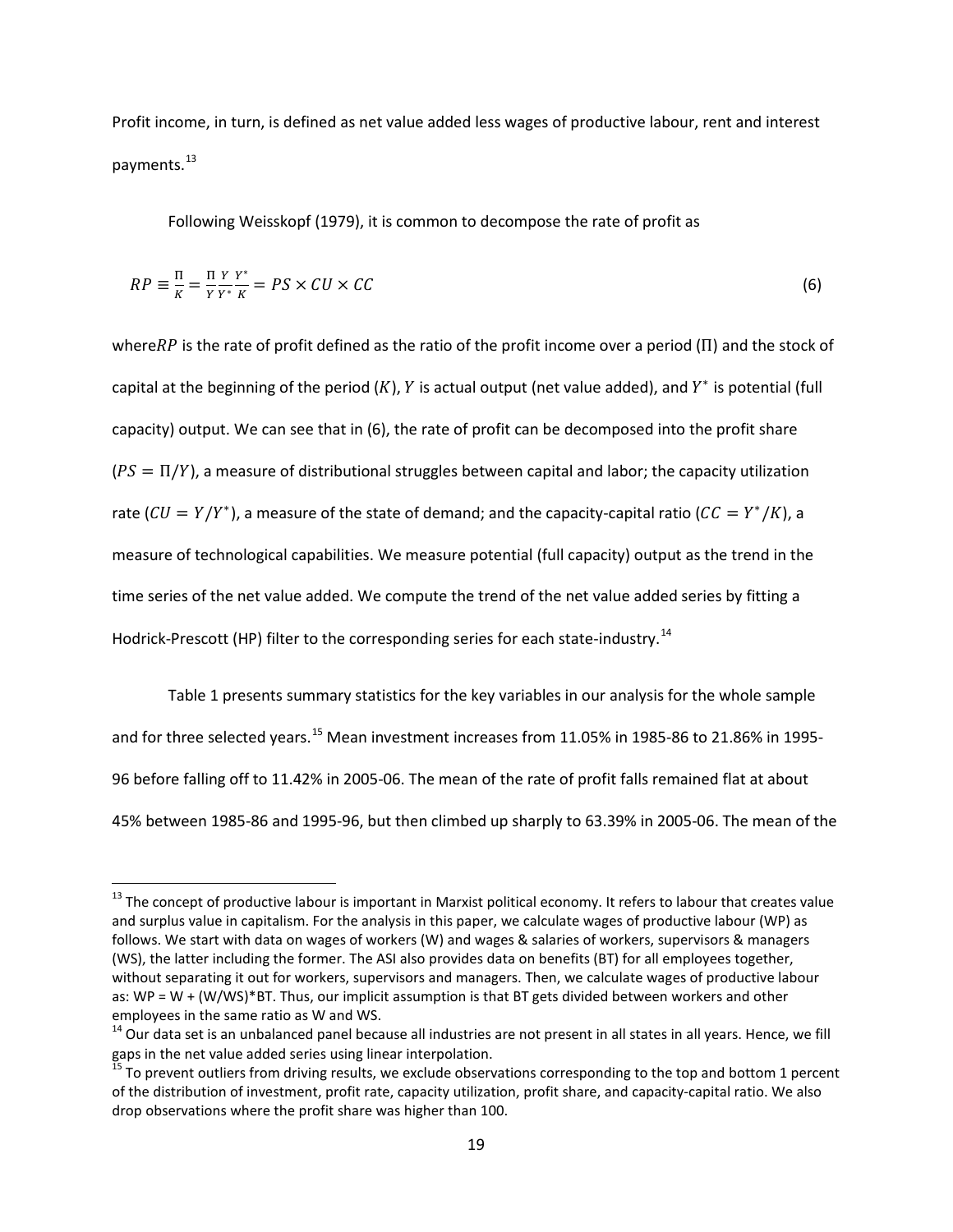share of profit increases over the decades, from 25% in 1985-86 to 36% in 1995-96, and then sharply up to 67% in 2005-06. Average capacity utilization rate increases for a decade before flattening out, and the mean capacity-capital ratio and aggregate growth (of state-level net value added) shows an inverted Ushape.

| <b>Table 1: Descriptive Statistics for Key Variables</b> |                          |          |          |          |  |
|----------------------------------------------------------|--------------------------|----------|----------|----------|--|
|                                                          | <b>All Years</b><br>1985 |          | 1995     | 2005     |  |
|                                                          | Mean/SD                  | Mean/SD  | Mean/SD  | Mean/SD  |  |
| Investment (% of K)                                      | 9.89                     | 11.05    | 21.86    | 11.42    |  |
|                                                          | (23.49)                  | (25.47)  | (32.49)  | (22.65)  |  |
| Rate of Profit (%)                                       | 46.66                    | 45.65    | 44.86    | 63.39    |  |
|                                                          | (76.64)                  | (68.93)  | (65.98)  | (95.39)  |  |
| Share of Narrow Profit (% of NVA)                        | 38.98                    | 24.54    | 35.98    | 67.13    |  |
|                                                          | (48.81)                  | (59.80)  | (41.91)  | (25.82)  |  |
| Capacity Utilization Rate (%)                            | 78.76                    | 72.64    | 103.71   | 101.04   |  |
|                                                          | (97.93)                  | (137.37) | (64.48)  | (48.65)  |  |
| Capacity-Capital Ratio (%)                               | 62.34                    | 59.51    | 106.32   | 79.34    |  |
|                                                          | (226.45)                 | (237.25) | (131.14) | (118.14) |  |
| Aggregate Growth (%)                                     | 13.73                    | 9.27     | 20.54    | 15.44    |  |
|                                                          | (32.34)                  | (10.88)  | (17.61)  | (21.28)  |  |
| Observations                                             | 15892                    | 597      | 553      | 559      |  |

This table reports descriptive statistics of key variables for a panel data set of 55 manufacturing industries (3 digit level of disaggregation) for 19 Indian states for the period 1983-84 to 2007-08. Aggregate growth refers to the growth rate of net value added of the whole manufacturing sector in each state. K = capital stock; NVA = net value added.

#### **4. Empirical Strategy**

The main question investigated in this paper is the impact of profitability (and its underlying components) on investment. To motivate our empirical analysis we provide scatter plots of investment against the rate of profit, share of profit, capacity utilization rate, and the capacity-capital ratio, in Figure 1. Each scatter plot includes the regression line from a bivariate regression of investment against the variable and a constant. The scatter plot shows that all the four variables – the rate of profit and its three components – have positive relationships (of varying degrees of strength) with investment. While

Figure 1 provides suggestive evidence that profitability and its components have a contemporaneous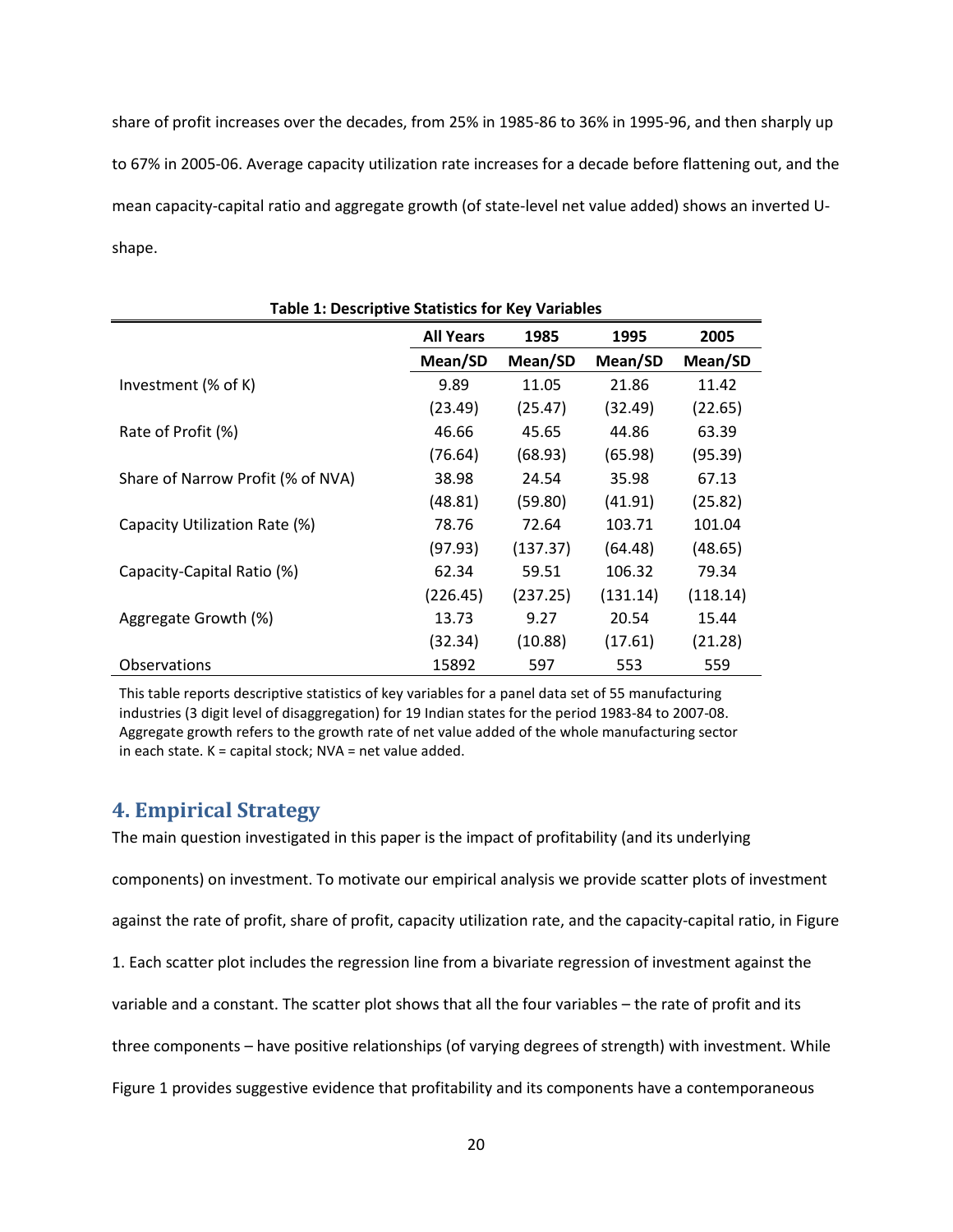positive impact on investment, we study this question more rigorously by estimating three *dynamic* investment functions using a regression framework.<sup>[16](#page-23-0)</sup>All specifications have some common elements, and we start by discussing these.



*Figure 1: Scatter plot with linear, bivariate regression line of investment (as a proportion of the capital stock) and the rate of profit (top left), share of profit (top right), capacity utilization rate (bottom left), and the capacity-capital ratio (bottom right).*

First, our unit of observation is an organized manufacturing industry (at the 3-digit level of disaggregation) in one of the Indian states (or union territories) in a given year. Second, in all our specifications, we regress investment (measured by the ratio of net fixed capital formation and the capital stock) on some measure of profitability or its component parts. We estimate dynamic specifications in the following sense: investment is regressed on contemporaneous and 5 lags of

<span id="page-23-0"></span> $16$  Lavoie, et al. (2004) also estimate 4 different investment functions to test between post-Keynesian and Marxist theories of capital accumulation. We find their rendering of Marxist theories of capital accumulation problematic because of the absence of profitability. The sole focus of Lavoie, et al. (2004) seems to be on the capacity utilization rate. We differ from them by including the profit share and the capacity-capital ratio, in addition to the capacity utilization rate, as determinants of investment. See Skott (2012) for a critique of the main empirical results reported in Lavoie, et al. (2004).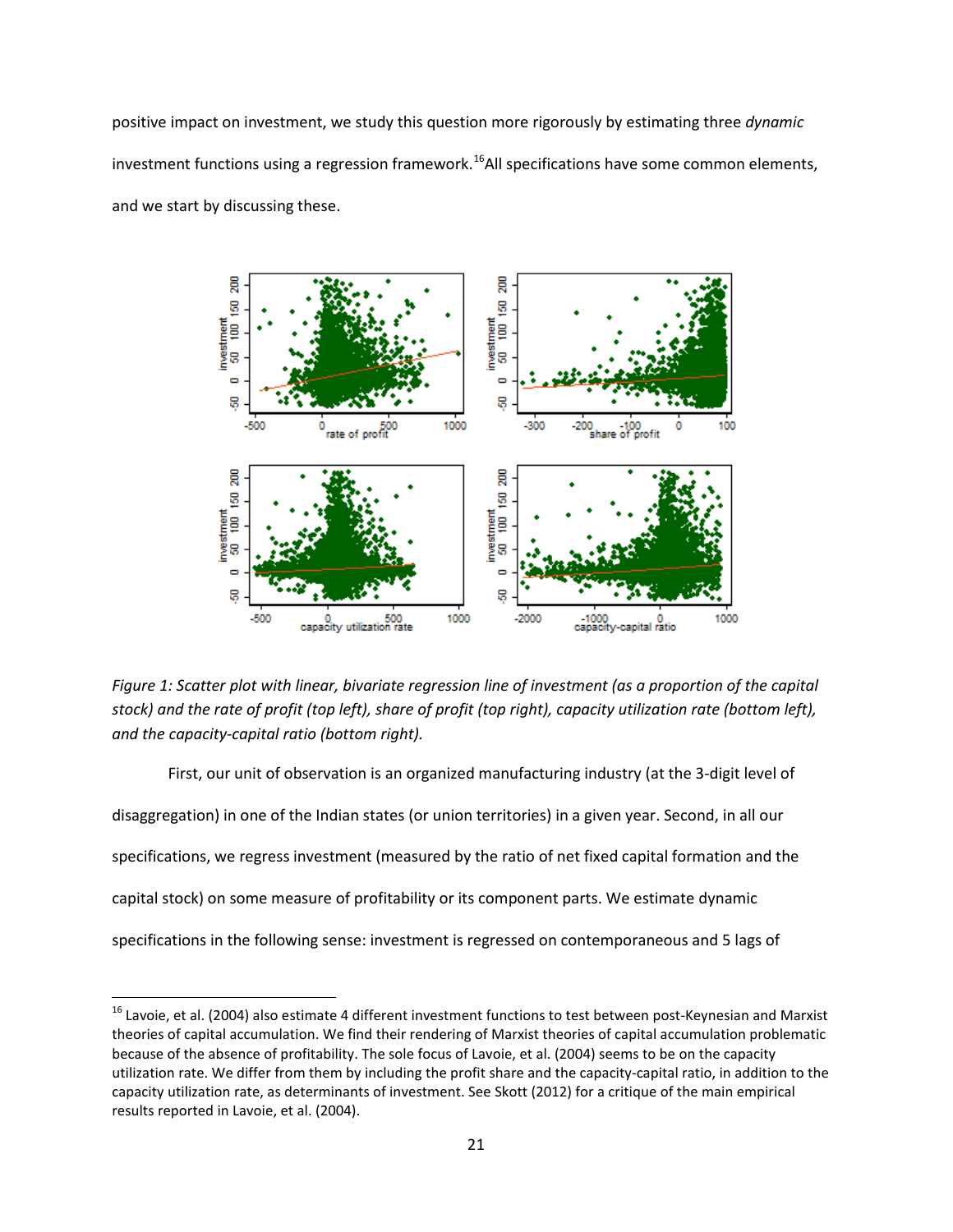profitability (or components of profitability), in addition to controls. The dynamic specification allows for a flexible manner in which profitability (or its components) can have short and long run impacts on investment. For instance, we think that the profit share is important because it makes internal finance available to capitalist firms. In a context where credit market imperfections are important, the availability of internal finance can spur investment by easing credit constraints. But this effect can be expected to operate only with some lag because generation of profit income is seldom committed to new capital outlays immediately. In a similar manner, technological improvements (captured by improvements in the capacity-capital ratio) can have very delayed impact on investment. On the other hand, economic theory suggests that demand shocks (captured by the capacity-utilization rate) might only have short run (contemporaneous) impacts on investment. A full dynamic investment function allows for such complicated lagged effects to operate, and does not force the researcher to opt for *a priori* restrictions.<sup>[17](#page-24-0)</sup>

Third, it is arguably the case that investment decisions depend on covariates, other than the components of profitability. These might be tax policies of state and central governments, dividend payments by particular firms and industries, availability of electricity and other infrastructure, linkages to export markets, measures of financial market imperfection, and other relevant variables. Unfortunately, our data set does not contain information on these variables. To alleviate concerns about endogeneity – arising from omitting such variables – we use a host of controls that a state-industry panel data set allows.<sup>[18](#page-24-1)</sup> In particular, all our specifications include the following controls: state-industry

<span id="page-24-0"></span><sup>&</sup>lt;sup>17</sup> We minimize Akaike's Information Criterion and Schwarz's Bayesian Information Criterion (starting with a maximum of 5) to arrive at the 'optimal' number of lags. Since we are using annual data, we think 5 years is a reasonable maximum number of lags to consider. Both information criteria lead us to choose 5 lags. Hence, we use 5 lags in all our dynamic models.

<span id="page-24-1"></span><sup>&</sup>lt;sup>18</sup> Problems of endogeneity arising from bidirectional causality are, in our opinion, less severe in our regression models. While it is conceivable that investment has an impact on profitability, this effect is likely to occur only in the future. For instance, if a firm adopts cost-cutting technology by investing in new machinery and equipment, the impact of such investment will only show up in future profits. It is unlikely that investment will have contemporaneous impacts on the components of profitability.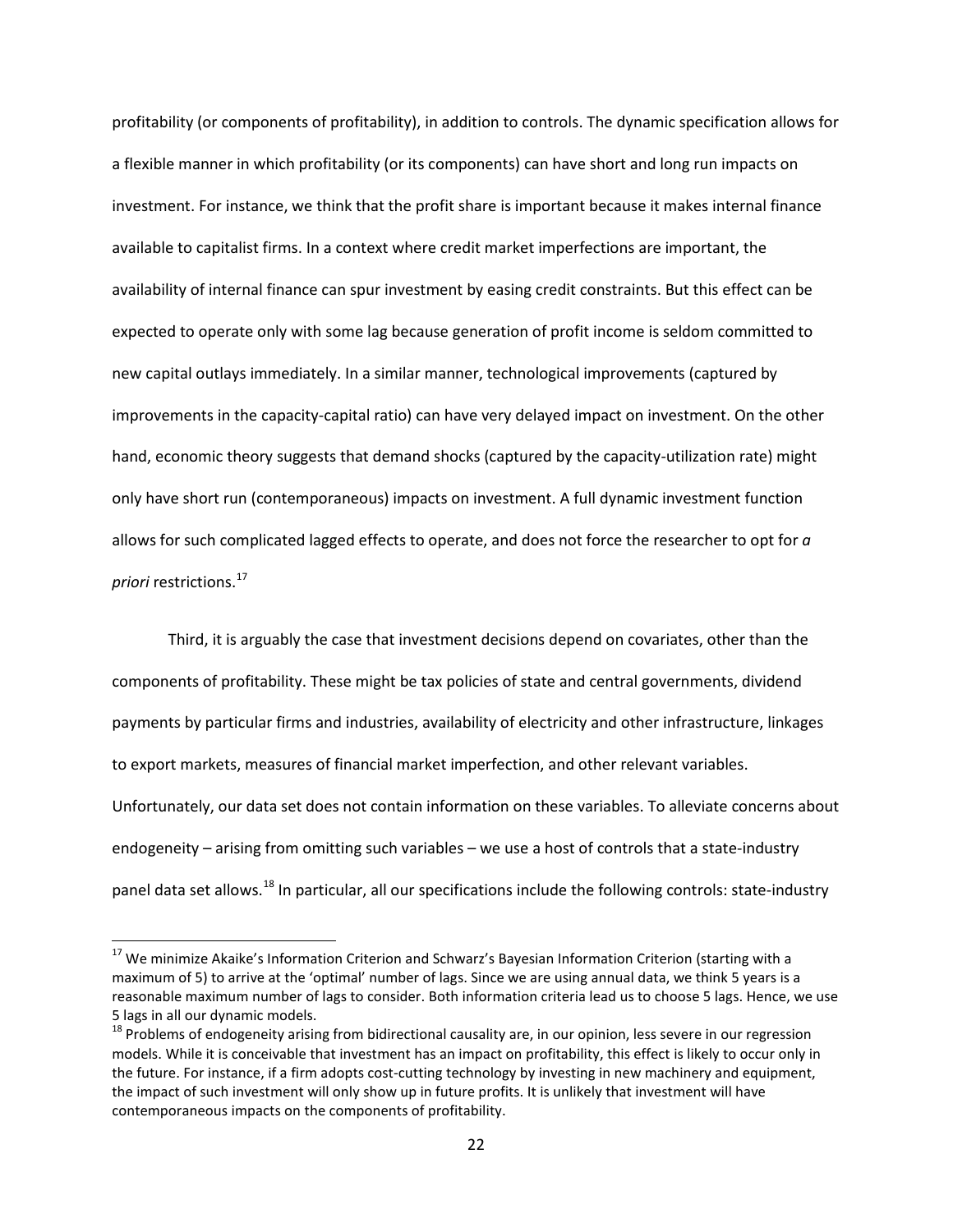fixed effects and year fixed effects; state-specific and industry-specific time trends; a "economic reforms" dummy; and a variable measuring the growth rate of net value added for the whole manufacturing sector in a state. State-industry controls for time-invariant state and industry level factors (like state-level policies, industry level unobserved heterogeneity); year fixed effects control for time-varying factors that are common to all state-industries (like country-wide policies, and temporal shocks); state-specific and industry-specific time trends are meant to control for factors that change over time within states (like the increasing pro-business tilt of certain state governments, or the greater efficiency of some state bureaucracies) and industries (like the growth of leverage in certain industries, or the systematic change in dividend policies in certain industries); the economic reforms dummy takes a value for all years after 1990, and attempts to capture the effect of the sharp change in the policy environment after the onset of the economic reforms in 1991; the growth rate of aggregate net value (at the state level) added tries to capture both demand side factors like aggregate demand shocks or complementary demand, and supply side factors like easing of credit and infrastructural bottlenecks.

Our first specification of an investment function is the simplest: we regress investment (measured by the ratio of net fixed capital formation and the capital stock) on the rate of profit and the set of controls. Based on our discussion in section 2, we call this the Keynes-Robinson investment function:

$$
I_{ist} = \beta_{10}RP_{is,t} + \beta_{11}RP_{is,t-1} + \dots + \beta_{15}RP_{is,t-5} + \gamma_1 RF_t + \gamma_2 AG_{s,t} + \mu_{is} + \gamma_t + \eta_i t + \zeta_s t + \varepsilon_{ist} \tag{7}
$$

where i, s, t indexes industry, state and year;  $I_{ist}$  is the ratio of investment over, and the capital stock at the beginning of, period t;  $RP_{is,t-k}$  is the rate of profit earned in period  $t - k$  ( $k = 0,1,...,5$ );  $RF_t$  is an economic reforms dummy which takes the value 1 if  $t \ge 1991$ , and 0 otherwise;  $AG_{s,t}$  is the growth rate of manufacturing net value added in state sin period t;  $\mu_{is}$  is an industry-state fixed effect;  $\gamma_t$  is a year fixed effect;  $\eta_i t$  are industry-specific time trend;  $\zeta_s t$  are state-specific time trends; and  $\varepsilon_{ist}$  is a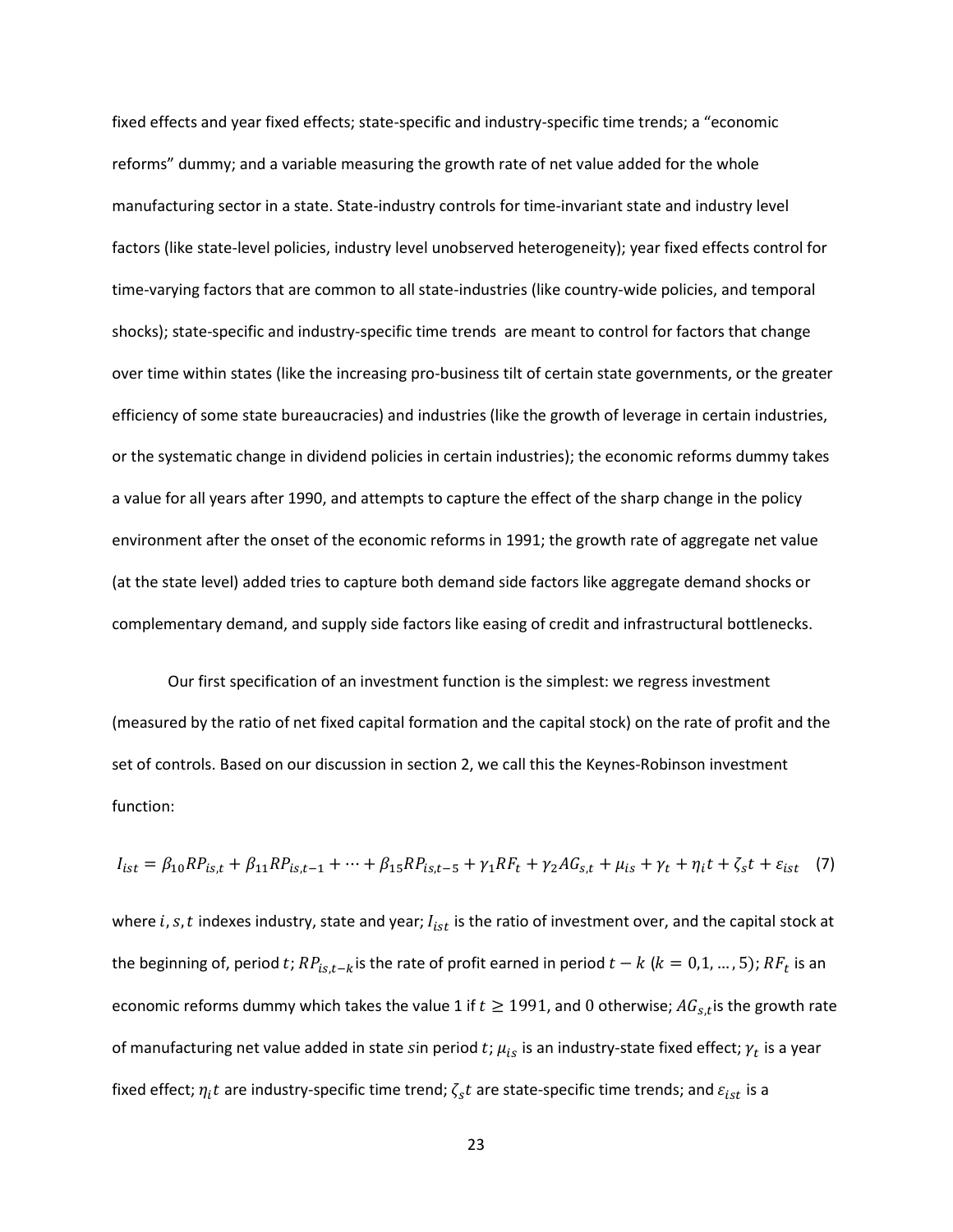stochastic error term. Our primary interest in (7) is in estimating the following: (a) the impact multiplier of the rate of profit,  $IM_{RP} = \beta_{10}$ ; and (b) the long run multiplier of the rate of profit,  $LRM_{RP} = \sum_{i=0}^{5} \beta_{1i}$ .

Our second and third specifications follow from the decomposition of the rate of profit given in (6) above, which shows that a given rate of profit can arise from different combinations of its three components: profit share, capacity utilization rate and capacity-capital ratio. Thus, it is important to go beyond the simple specification of the investment functions in (7) and investigate the effect of the three underlying components profitability on investment. Bhaduri and Marglin (1990) start from the decomposition in (6) but then assume that potential output and the capital stock is fixed in the short run, so that variations in the rate of profit arise only from variations in the profit share and the rate of capacity utilization. Based on our discussion in section 2, we call this the Bhaduri-Marglin investment function:

$$
I_{ist} = \beta_{20} PS_{is,t} + \beta_{21} PS_{is,t-1} + \dots + \beta_{25} PS_{is,t-5} + \beta_{30} CU_{is,t} + \beta_{31} CU_{is,t-1} + \dots + \beta_{35} CU_{is,t-5} + \gamma_1 RF_t + \gamma_2 AG_{s,t} + \mu_{is} + \gamma_t + \eta_i t + \zeta_s t + \varepsilon_{ist}
$$
\n(8)

Here, in addition to the terms defined in (7),  $PS_{is,t-k}$  is the profit share in period  $t - k$ ; and  $CU_{is,t-k}$  is the rate of capacity utilization in period  $t - k$ . For the Bhaduri-Marglin investment function, we are interested in estimating the following: (a) the impact multiplier of the profit share,  $IM_{PS} = \beta_{20}$ ; (b) the impact multiplier of capacity utilization rate,  $IM_{CU} = \beta_{30}$ ; (c) the long run multiplier of the profit share,  $LRM_{PS}=\sum_{i=0}^5\beta_{2i}$ ; and (d) the long run multiplier of the capacity utilization rate,  $LRM_{CU}=\sum_{i=0}^5\beta_{3i}$ .

We estimate a third specification of the investment function, where all three components of profitability are used as regressors. We call this the Foley-Michl investment function:

$$
I_{ist} = \beta_{40} PS_{is,t} + \beta_{41} PS_{is,t-1} + \dots + \beta_{45} PS_{is,t-5} + \beta_{50} CU_{is,t} + \beta_{51} CU_{is,t-1} + \dots + \beta_{55} CU_{is,t-5} +
$$
  

$$
\beta_{60} CC_{is,t} + \beta_{61} CC_{is,t-1} + \dots + \beta_{65} CC_{is,t-5} + \gamma_1 RF_t + \gamma_2 AG_{s,t} + \mu_{is} + \gamma_t + \eta_i t + \zeta_s t + \varepsilon_{ist}
$$
 (9)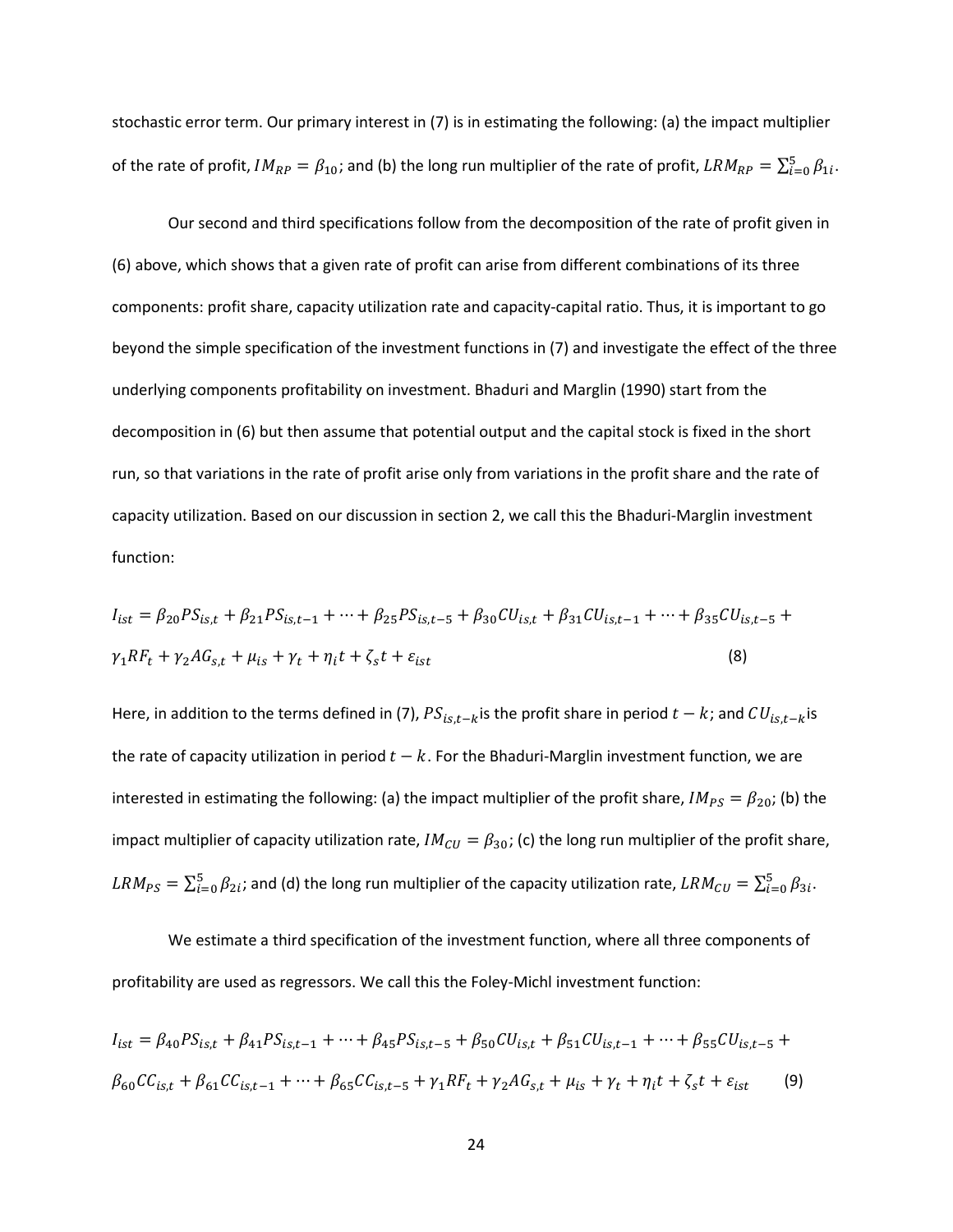Here, in addition to the terms defined for (7) and (8),  $CC_{is,t-k}$  is the capacity-capital ratio in period  $t - k$ . For the Foley-Michl investment function, we are interested in estimating the following: (a) the impact multiplier of the profit share, capacity utilization rate, and capacity-capital ratio, respectively,  $IM_{PS} = \beta_{40}$ ;  $IM_{CU} = \beta_{50}$ ;  $IM_{CC} = \beta_{60}$ ; (c) the long run multiplier of the profit share, capacity utilization rate, and capacity-capital ratio, respectively, $LRM_{PS}=\sum_{i=0}^5\beta_{4i}$ ;  $LRM_{CU}=\sum_{i=0}^5\beta_{5i}$ ; and  $LRM_{CC}=$  $\sum_{i=0}^{5} \beta_{6i}$ .

All our regression models are estimated by the "within-group" estimator (using state-industries as groups) and standard errors are clustered by state-industry. Thus, the standard errors are robust to arbitrary within-panel autocorrelation.

#### **5. Main Results**

To prepare for regression analysis, we first conducted panel unit root tests on all variables. In Table 2, we report results of a Fisher test of unit root in panel data sets for each variable. The null hypothesis for each test is that all panels contain unit roots and the alternative is that at least one panel is stationary.<sup>[19](#page-27-0)</sup> We reject the null strongly for all variables, which suggests that problems of unit roots are not serious for our regression analysis.

The main results of our regression analysis, and estimates of impact and long run multipliers, are presented in Table 3. While the impact multiplier is an estimate of the *contemporaneous* effect of profitability (or its components) on investment, the long run multiplier captures the *long run* effect of profitability (or its components) on investment. To see the difference between the two multipliers, let  $y$ and  $x$  denote investment and some measure of profitability, and let investment be an infinite distributed lag of profitability:  $y_t = \beta_0 x_t + \beta_1 x_{t-1} + \beta_2 x_{t-2} + \cdots + \varepsilon_t$ . The impact multiplier is given by

<span id="page-27-0"></span><sup>&</sup>lt;sup>19</sup> We conducted the panel unit root tests using STATA's "xtunitroot" function. We could only use the Fisher test because we do not have a strongly balanced panel. Other commonly used tests like the Levin-Lin-Chu (2002) or the Im-Pesaran-Shin (2003) require strongly balanced panels.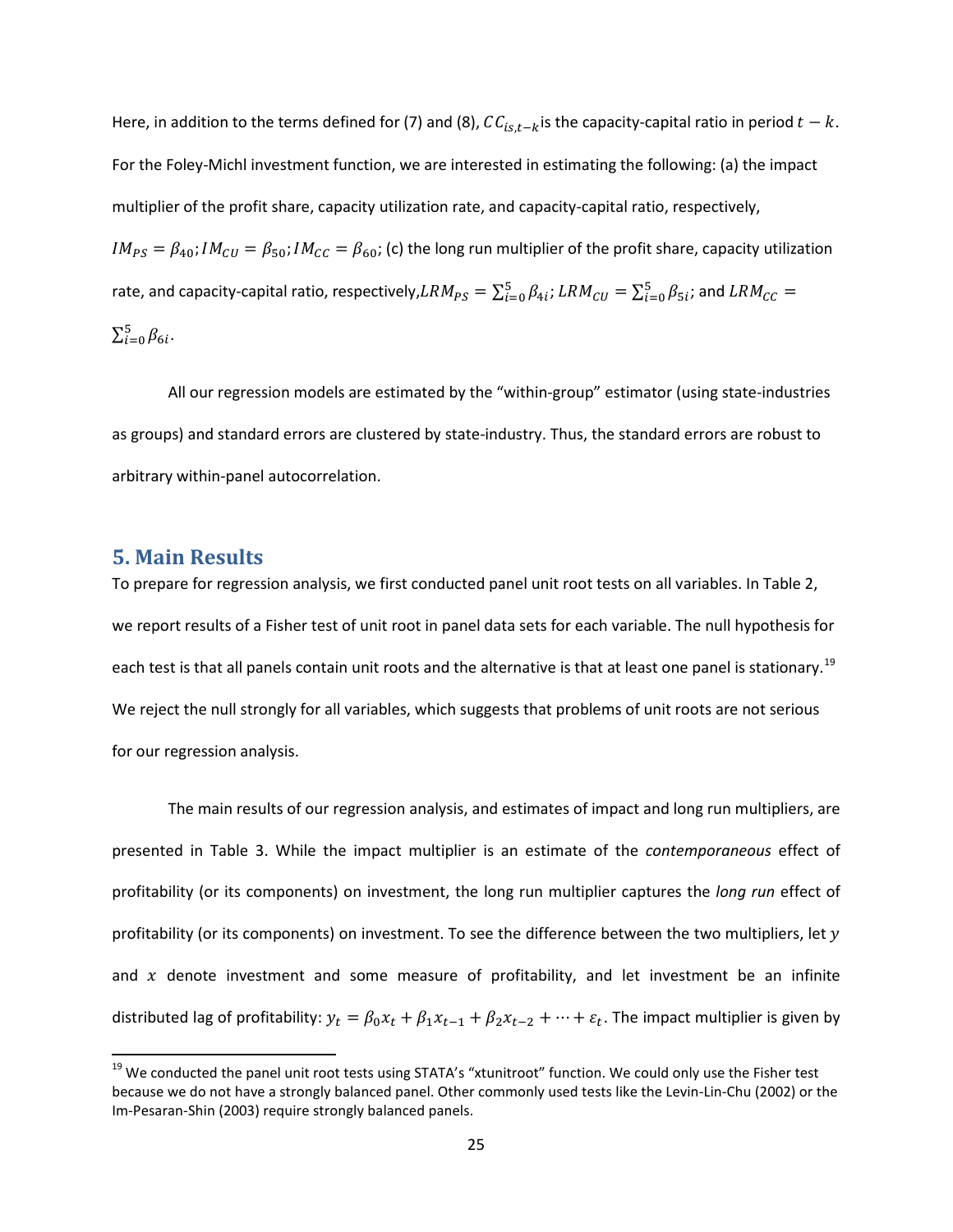$IM = \frac{\partial y_t}{\partial x_t}$ ; on the other hand, the long run multiplier is the effect on y of a *permanent* increase in x from

period  $t$  onwards, i.e.,  $LRM = \lim_{k\to\infty}\sum_{i=0}^{k} \frac{\partial y_{t+k}}{\partial x_{t+i}}$  $\frac{k}{i=0} \frac{\partial y_{t+k}}{\partial x_{t+i}} = \sum_{i=0}^{\infty} \beta_i$ .<sup>[20](#page-28-0)</sup>

| <b>Table 2: Panel Unit Root Tests</b> |            |                   |                       |                                 |                               |                     |
|---------------------------------------|------------|-------------------|-----------------------|---------------------------------|-------------------------------|---------------------|
|                                       | Investment | Rate of<br>Profit | Share<br>οf<br>Profit | Capacity<br>Utilization<br>Rate | Capacity-<br>Capital<br>Ratio | Aggregate<br>Growth |
| Inverse chi-sq                        | 0.000      | 0.000             | 0.000                 | 0.000                           | 0.000                         | 0.000               |
| Inverse logit                         | 0.000      | 0.000             | 0.000                 | 0.000                           | 0.000                         | 0.000               |
| Inverse normal                        | 0.000      | 0.000             | 0.024                 | 0.000                           | 0.000                         | 0.000               |
| Modified inverse chi-sq               | 0.000      | 0.000             | 0.000                 | 0.000                           | 0.000                         | 0.000               |
| N                                     | 15892      | 15892             | 15892                 | 15892                           | 15892                         | 15293               |
| Groups                                | 798        | 798               | 798                   | 798                             | 798                           | 798                 |
| Average Number of Periods             | 19.91      | 19.91             | 19.91                 | 19.91                           | 19.91                         | 19.16               |

#### This table reports p-values associated with the inverse chi-sq, inverse normal, inverse logit, and modified inverse chi-sq statistics for the Fisher test of panel unit roots. The null hypothesis is that all panels contain unit roots, and the alternative is that at least one panel is stationary.

Let us start with contemporaneous effects. The results in Table 3 show that the rate of profit has a positive and significant contemporaneous effect on investment (0.071). Among the components of profitability, only the capacity utilization rate has a significant impact multiplier at about 0.032. In both the Bhaduri-Marglin and the Foley-Michl investment functions, the profit share has statistically insignificant impact multipliers. Turning to long run effects, we see that the rate of profit has a statistically significant positive long run multiplier of 0.139 in the Keynes-Robinson investment function. In the Bhaduri-Marglin specification, the profit share has a statistically significant long run multiplier of 0.041 but capacity utilization has a zero long run multiplier. In the Foley-Michl specification, the profit share and capacity-capital ratio have statistically significant long run multipliers of 0.04 and 0.047, respectively, but the long run multiplier of capacity utilization rate is not statistically significantly different from zero.

<span id="page-28-0"></span> $\frac{1}{20}$  In our model, the distributed lag model has up to 5 lags. Hence, the long run multiplier is given by  $\sum_{i=0}^{5} \beta_i.$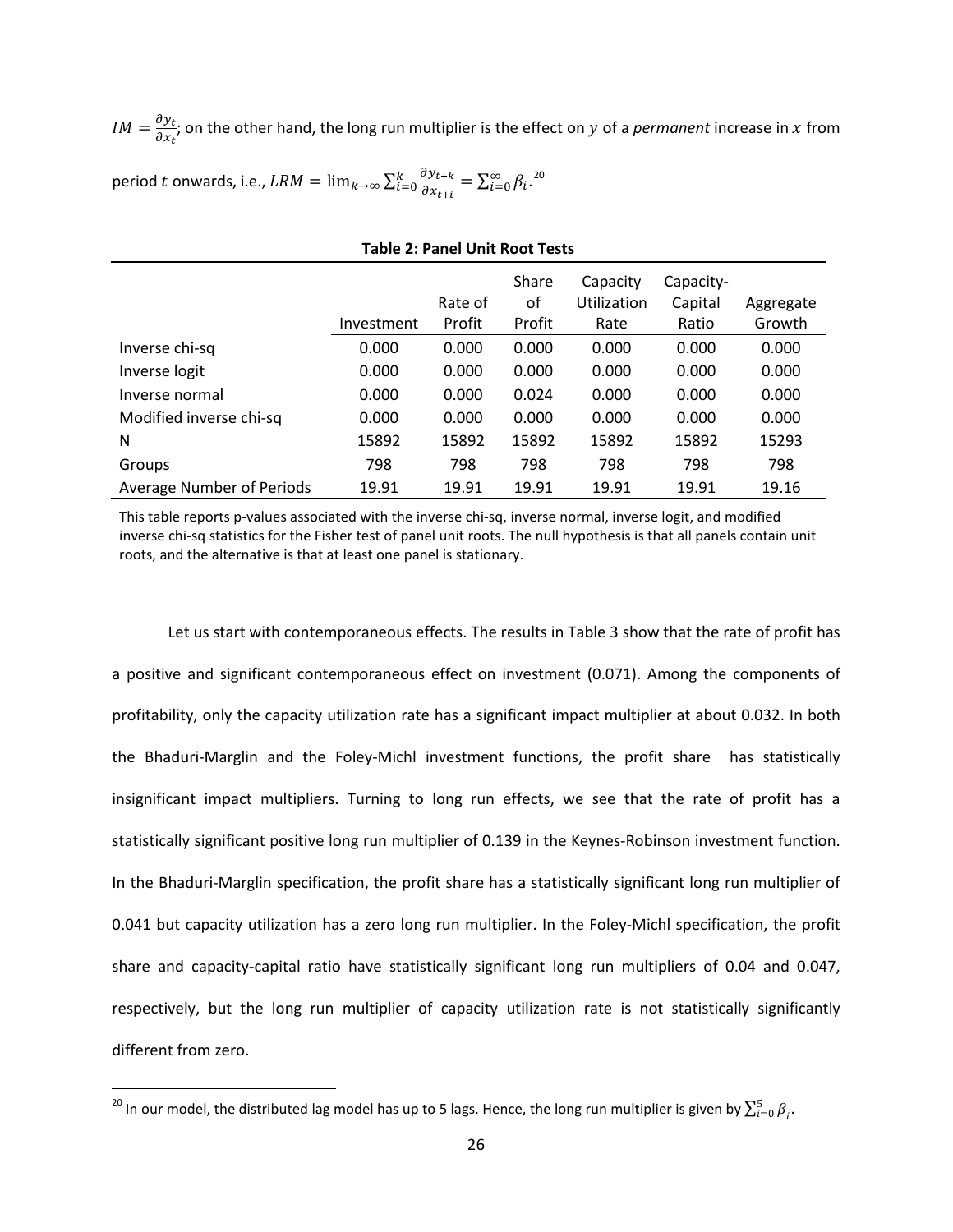|                                             | (1)        | (2)        | (3)        |
|---------------------------------------------|------------|------------|------------|
| <b>Impact Multipliers</b>                   |            |            |            |
| Rate of Profit (%)                          | $0.071***$ |            |            |
|                                             | (0.007)    |            |            |
| Share of Profit (% of NVA)                  |            | $-0.002$   | $-0.005$   |
|                                             |            | (0.007)    | (0.007)    |
| Capacity Utilization Rate (%)               |            | $0.031***$ | $0.032***$ |
|                                             |            | (0.005)    | (0.005)    |
| Capacity-Capital Ratio                      |            |            | 0.005      |
|                                             |            |            | (0.013)    |
| Aggregate Growth (%)                        | 0.003      | 0.003      | 0.003      |
|                                             | (0.010)    | (0.011)    | (0.011)    |
| Reforms Dummy (Year>=1991)                  | 1.577      | 1.298      | 0.903      |
|                                             | (2.249)    | (2.283)    | (2.323)    |
| <b>Long Run Multipliers</b>                 |            |            |            |
| Rate of Profit (Sum of 0-5 Lags)            | $0.139***$ |            |            |
| P-value (H0: Sum of 0-5 Lags = 0)           | 0.000      |            |            |
| Profit Share (Sum of 0-5 Lags)              |            | $0.041***$ | $0.040***$ |
| P-value (H0: Sum of 0-5 Lags = 0)           |            | 0.007      | 0.008      |
| Capacity Utilization Rate (Sum of 0-5 Lags) |            | 0.000      | 0.007      |
| P-value (H0: Sum of 0-5 Lags = 0)           |            | 0.993      | 0.457      |
| Capacity-Capital Ratio (Sum of 0-5 Lags)    |            |            | $0.047***$ |
| P-value (H0: Sum of 0-5 Lags = 0)           |            |            | 0.000      |
|                                             |            |            |            |
| <b>State-Industry Fixed Effect</b>          | Υ          | Υ          | Υ          |
| <b>Year Fixed Effect</b>                    | Υ          | Υ          | Υ          |
| <b>State-Specific Time Trends</b>           | Υ          | Υ          | Υ          |
| Industry-Specific Time Trends               | Y          | Y          | Y          |
| Groups (State-Industries)                   | 663        | 663        | 663        |
| N                                           | 9404       | 9404       | 9404       |

#### **Table 3: Impact and Long Run Multipliers for a Dynamic Investment Function**

**Dep Var: Investment (% of Capital Stock)**

This table reports parameter estimates and standard errors using the "within estimator" for different versions of investment functions estimated with an annual state-industry panel for India's organized manufacturing sector. Our data set spans the period 1983-84 to 2007-08 and has information on 55 industries (at 3-digit NIC level of aggregation) in 19 major Indian states. Specification 1 (Keynes-Robinson) has 5 lags of the profit rate; specification 2 (Bhaduri-Marglin) has 5 lags of profit share and capacity utilization rate; specification 3 (Foley-Michl) has 5 lags of profit share, capacity utilization rate and capacitycapital ratio. All standard errors are clustered by state-industry. \*\*\*p<0.001, \*\*p<0.01, \*p<0.05.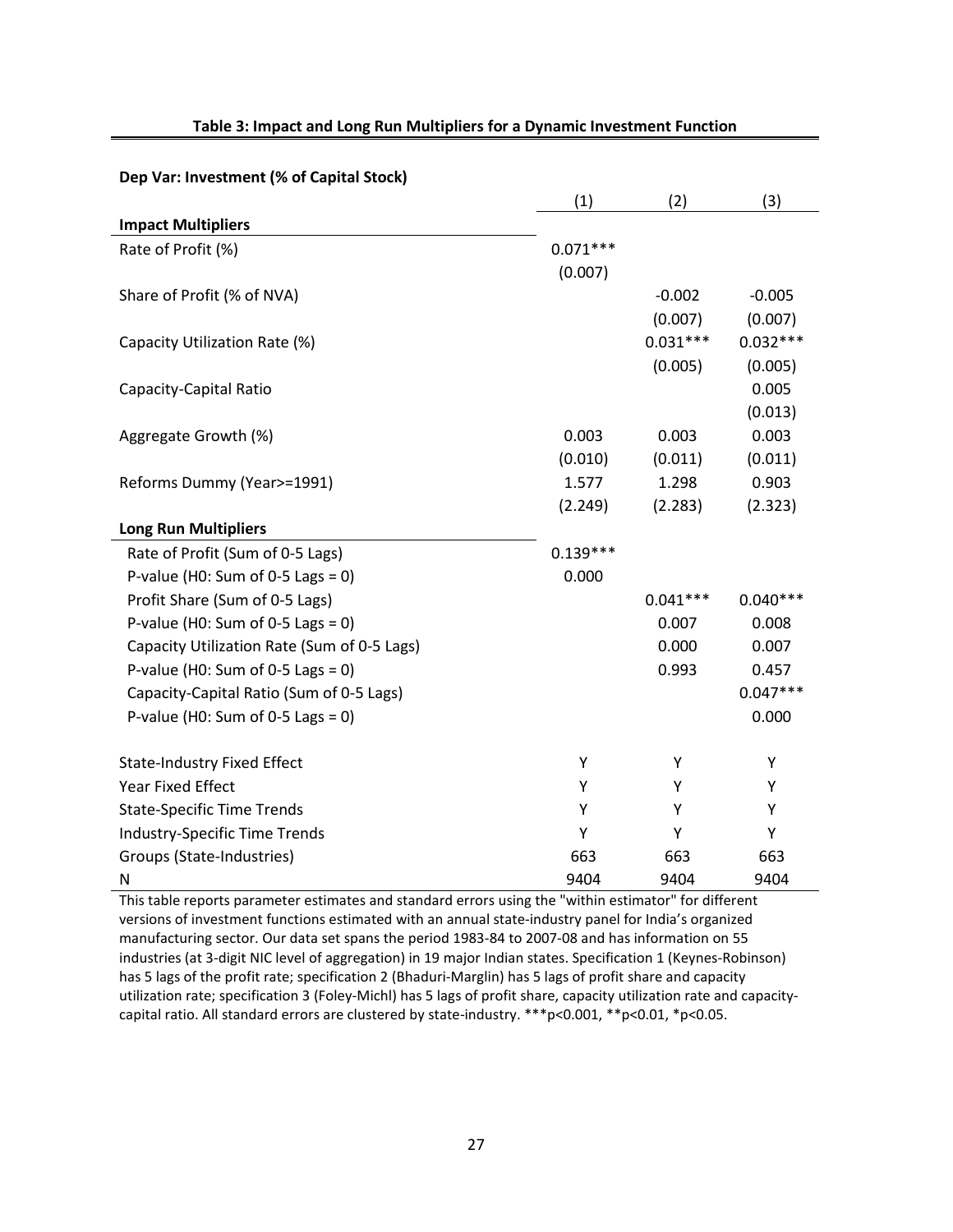Thinking of all the specifications together, we interpret the results as evidence in favor of the broadly defined Marxist specification of the investment function. By itself, profitability is an important determinant of investment spending in India's organized manufacturing sector. In terms of the components of profitability, our results show that easing of financial constraints (measured by the profit share) and technological improvements (captured by the capacity-capital ratio) have positive impacts on investment in the long run but no contemporaneous effects. On the other hand, the state of demand (captured by the capacity utilization rate) has a positive contemporaneous effect (acting possibly through the accelerator mechanism), but no long run effect, on investment. Our results seem to be in line with much macroeconomic thinking where demand shocks are understood to have short run, but technological and financial shocks are seen as having long run, impacts on investment and growth.

The last point to note about our results refer to the wide-ranging policy changes introduced in India since the early 1990s, which have often been seen as a way to spur investment and growth in the industrial sector (Kotwal, et al., 2011). Hence, we included an "economic reforms" dummy – which takes the value 1 for all years after 1990 and 0 otherwise – in all our regressions to see if we could find evidence for its effect on investment. In all our regressions, the coefficient on the "economic reforms" dummy is positive but statistically insignificant. Thus, our results indicate that the positive impact of the economic reforms, if at all present, is weak at best.

#### **6. Conclusion**

In heterodox macroeconomic theory, especially in the Marxist tradition, profitability is an important determinant and driver of capital accumulation. This paper investigates the issue empirically using Indian data of recent decades. Economy-wide data required for this exercise is unavailable; hence, we restrict the investigation to the organized manufacturing sector in India. Moreover, by focusing on this particular segment of the economy, this paper connects with and extends earlier research on the drivers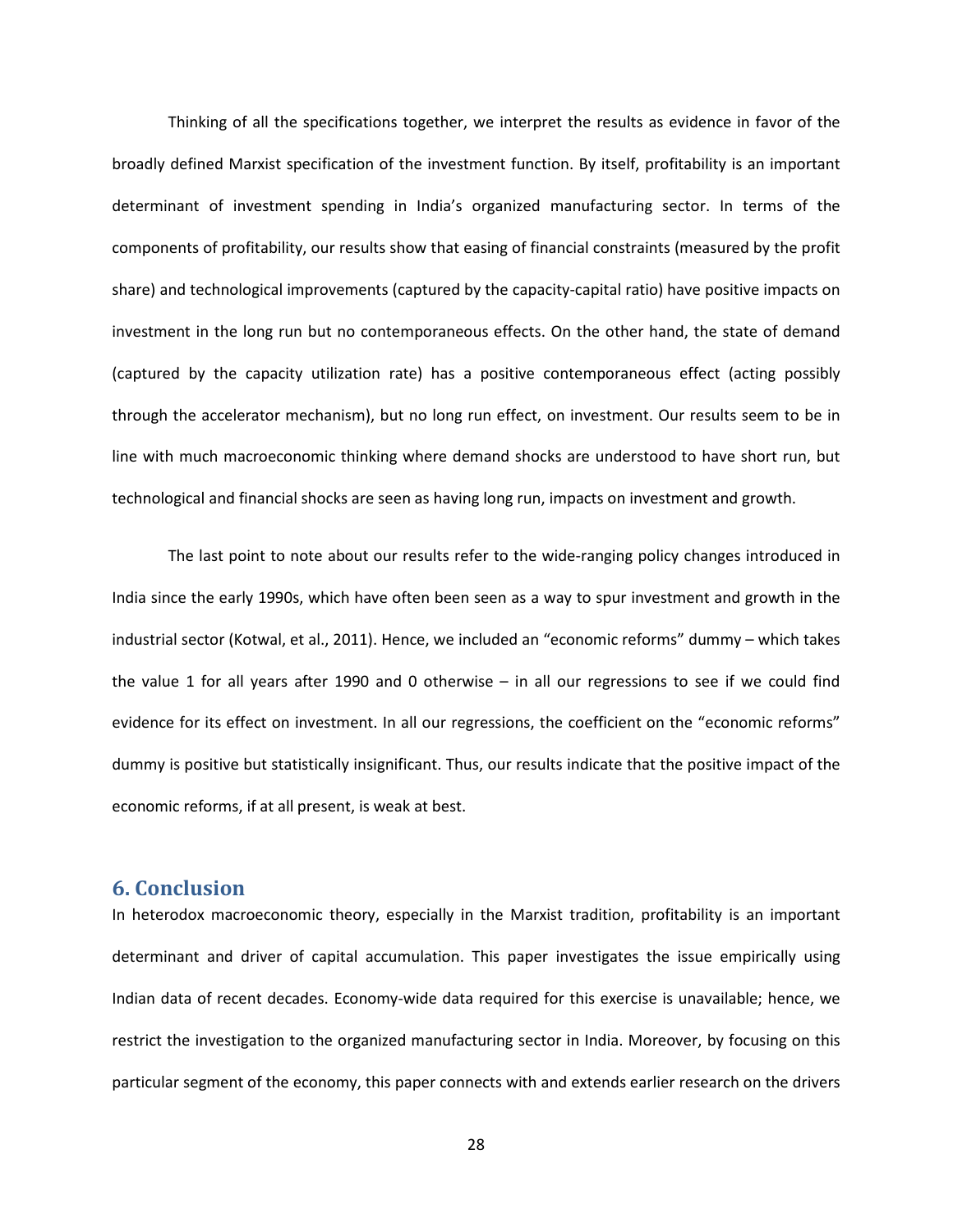of profitability in India's organized manufacturing sector (Sau, 1989; Felipe and Kumar 2010; Basu and Das, 2015).

The results of our empirical analyses underline the importance of profit rate on investment decisions, thereby buttressing the Marxist understanding of capital accumulation. But it goes further by identifying the patterns of impact of the underlying factors of profitability on investment. Technological improvements (captured by positive movements in the capacity-capital ratio) and growth of internal finance (captured by the profit share) are found to stimulate investment over the long run. These factors have no contemporaneous positive impact on investment. On the other hand, positive demand shocks (captured by the capacity utilization rate) have contemporaneous positive impacts on investment, but no long run impact. We also find that the much discussed economic reforms do not have any strong positive impact on investment in India's organized manufacturing sector.

The analysis in this paper can be extended in several directions, and here we mention two. First, over the past few decades, the service sector has increasingly become important in India. An analysis of profitability trends and estimation of investment functions for the service sector would be an appropriate extension to pursue. Second, one possible limitation of the analysis in this paper is the exclusion of financial variables (like leverage, debt-equity ratio, dividend policy) from the investment function. With the increasing financialization of the economy, financial considerations might have become important determinants of investment expenditure. Even though we have attempted to capture these aspects with state-industry and year fixed effects, and state-specific and industry-specific time trends, explicitly incorporating financial determinants of investment could be another fruitful extension of the research reported in this paper. Using firm-level data might be a way to address these issues in a better manner.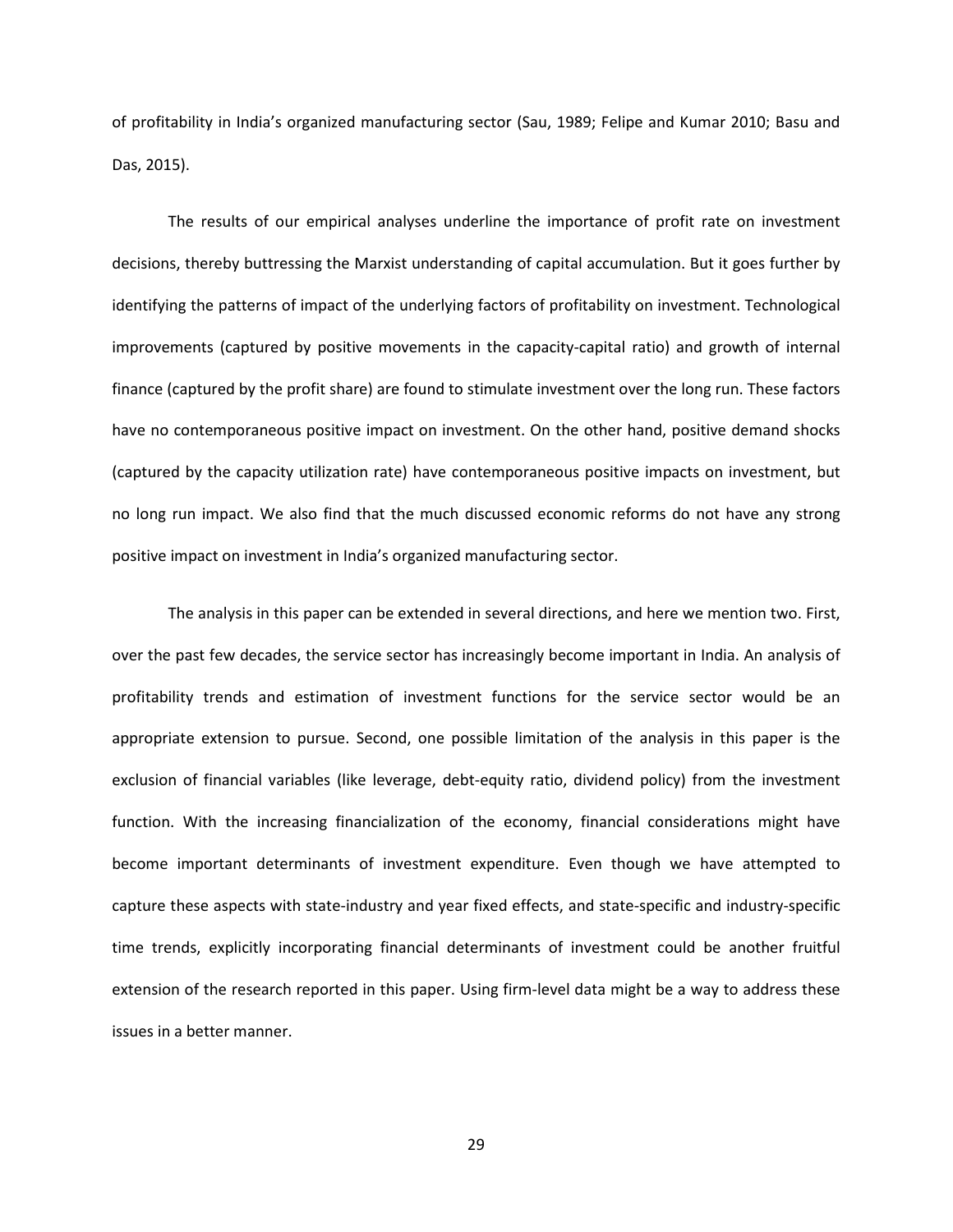#### **References**

- Barbosa-Filho, N. H. and Taylor, L. (2006). Distributive and demand cycles in the US economy: a structuralist Goodwin model. *Metroeconomica*, 57(3), pp. 389-411.
- Basu, D. and Vasudevan, R. (2013). Technology, distribution and the rate of profit: understanding the current crisis. *Cambridge Journal of Economics*, vol. 37(1),pp. 57-89.
- Basu, D. and Das, D. (2015). Profitability in India's organized manufacturing sector: the role of technology, distribution, and demand. Working Paper 380, *Political Economy Research Institute, University of Massachusetts Amherst*.
- Bhaduri, A. and Marglin. S. (1990). Unemployment and the real wage: the economic basis for contesting political ideologies. *Cambridge Journal of Economics*, vol. 14 (4), pp. 375-393.
- Blecker, R. A. (2002). Demand, distribution and growth in neo-Kaleckian macro models. In: Setterfield, M. (Ed.), *The Economics of Demand-Led Growth: Challenging the Supply-side Vision of the Long Run.* Cheltenham: Edgar Elgar, pp. 129-152.
- ---. (2010). Open economy models of distribution and growth. In: Hein, E. and Stockhammer, E. (Eds.), *A Modern Guide to Keynesian Macroeconomics and Economic Policies.* Cheltenham: Edgar Elgar, pp. 215-239.
- Caballero, R. J. (1997). Aggregate investment. Working Paper 6264, *National Bureau of Economic Research*, Cambridge, MA.
- Chirinko, R.S. (1993). Business Fixed Investment Spending: Modeling Strategies, Empirical Results, and Policy Implications. *Journal of Economic Literature*, 31(4), pp. 1875-1911.
- Chirinko, R. S., Fazzari, S. M. and Meyer, M. P. (1999). How responsive is business capital formation to its user cost? An exploration with micro data. *Journal of Public Economics*, 74(1), pp. 53-80.
- Duménil, G. and Lévy, D. (1993). *The economics of the profit rate: competition, crisis and historical tendencies in capitalism.* Aldershot, UK: Edgar Elgar.
- Dutt, A. K. (1984). Stagnation, income distribution and monopoly power. *Cambridge Journal of Economics*, 8(1), 25-40.
- Fazzari, S., Hubbard, R. G. and Petersen, B. C. (1988). Financing constraints and corporate investment. *Brookings Papers on Economic Activity*, vol. 1, pp. 141-195.
- Felipe, J. and Kumar, U. (2010). Technical change in India's organized manufacturing sector. Working Paper No. 626, *Levy Economics Institute of the Bard College*.
- Foley, D. K. and Michl, T. R. (1999). *Growth and Distribution.* Cambridge, MA: Harvard University Press.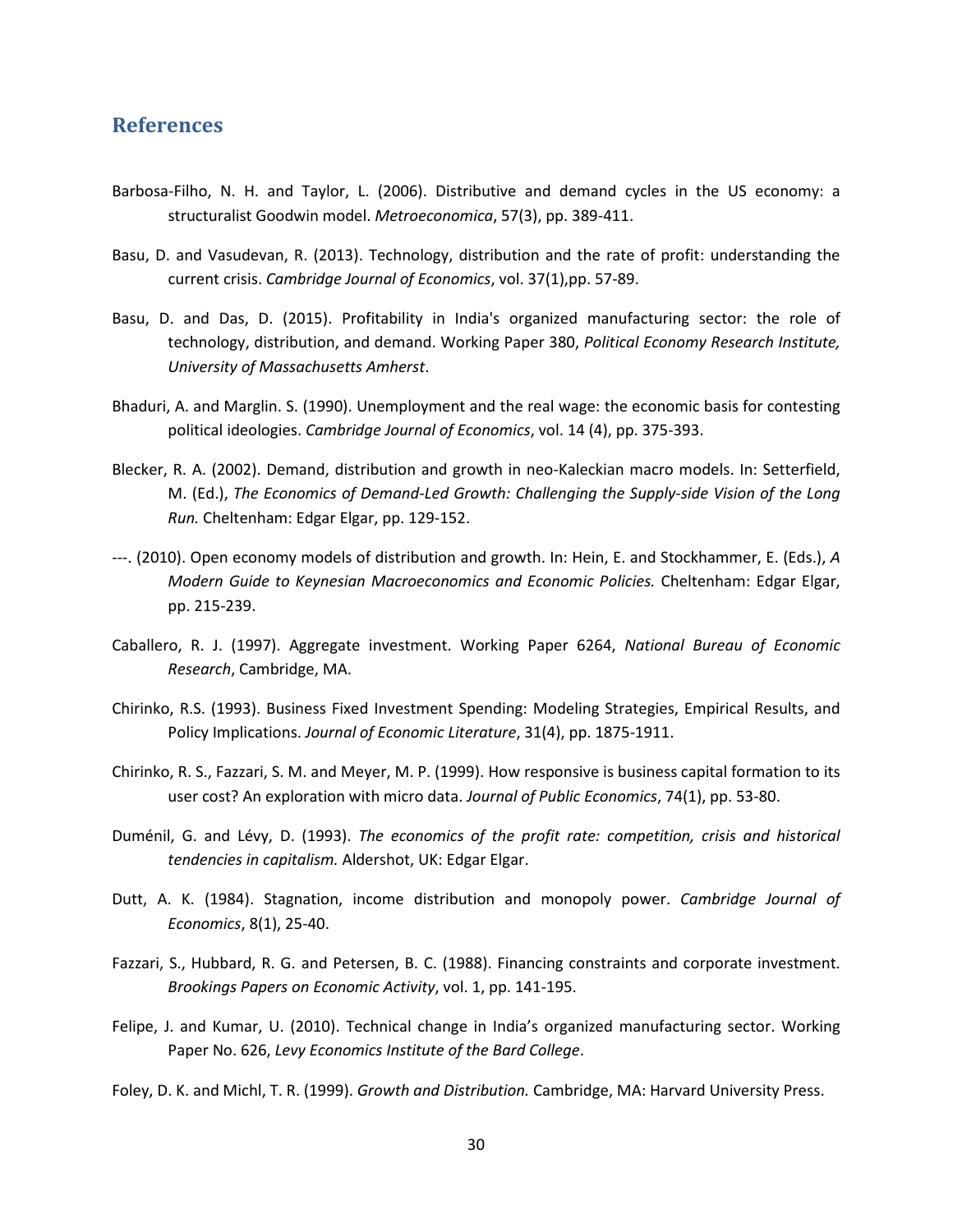- Glyn, A. (1997). Does aggregate profitability really matter? *Cambridge Journal of Economics*, 21(5), 593- 619.
- GOI. (2011). *Annual Survey of Industries: Factory Sector, 2008-09. Volume-I.* Central Statistics Office (Industrial Statistics Wing), Ministry of Statistics and Programme Implementation, Government of India. Kolkata: Government of India.
- GOI. (2015). *Economic Survey, 2014-15. Volume I.* Ministry of Finance, Government of India. Delhi: Government of India.
- Im, K. S., Pesaran, M. H. and Shin, Y. (2003). Testing for unit roots in heterogenous panels. *Journal of Econometrics*, vol. 115, pp. 53-74.
- Kaldor, N. (1961). Capital accumulation and economic growth. In: Lutz, F. (Ed.), *The Theory of Capital,* New York, Macmillan, pp. 177-222.
- Kalecki, M. (1971). *Theory of Economic Dynamics: An Essay on Cyclical and Long-run Changes in Capitalist Economy.* New York: Monthly Review Press.
- Keynes, J. M. (1936 [1964]). *The General Theory of Employment, Interest and Money*. New York: Harcourt, Brace & World, Inc.
- Kochhar, K., Kumar, U., Rajan, R., Subramanian, A., and Tokatlidis, I. (2006). India's Pattern of Development: What happened, what follows? Working Paper 12023, *National Bureau of Economic Research*, Cambridge, MA.
- Kotwal, A., Ramaswami, B. and Wadhwa, W. (2011). Economic liberalization and Indian economic growth. *Journal of Economic Literature*, 49(4), pp. 1152-1199.
- Lavoie, M., Rodríguez, G. and Seccareccia, M. (2004). Similitudes and discrepancies in Post-Keynesian and Marxist theories of investment: a theoretical and empirical investigation. *International Review of Applied Economics*, 18(2), pp. 127-149.
- Levin, A., Lin, C.-F. and Chu, C.-S. J. (2002). Unit root tests in panel data: asymptotic and finite-sample properties. *Journal of Econometrics*, 108, pp. 1-24.
- Marglin, S. A. (1984). *Growth, Distribution, and Prices.* Cambridge, MA: Harvard University Press.
- Marquetti, A., Filho, E. M. and Lautert, V. (2010). The profit rate in Brazil, 1953-2003. *Review of Radical Political Economics*, 42(4), pp. 485-504.
- Marx, K. (1867 [1990]). *Capital: A Critique of Political Economy. Volume One.* Translated by Ben Fowkes. London: Penguin Books.
- Nagaraj, R. (2013). India's dream run, 2003-08: understanding the boom and its aftermath. *Economic and Political Weekly*, 48(20), pp. 39-51.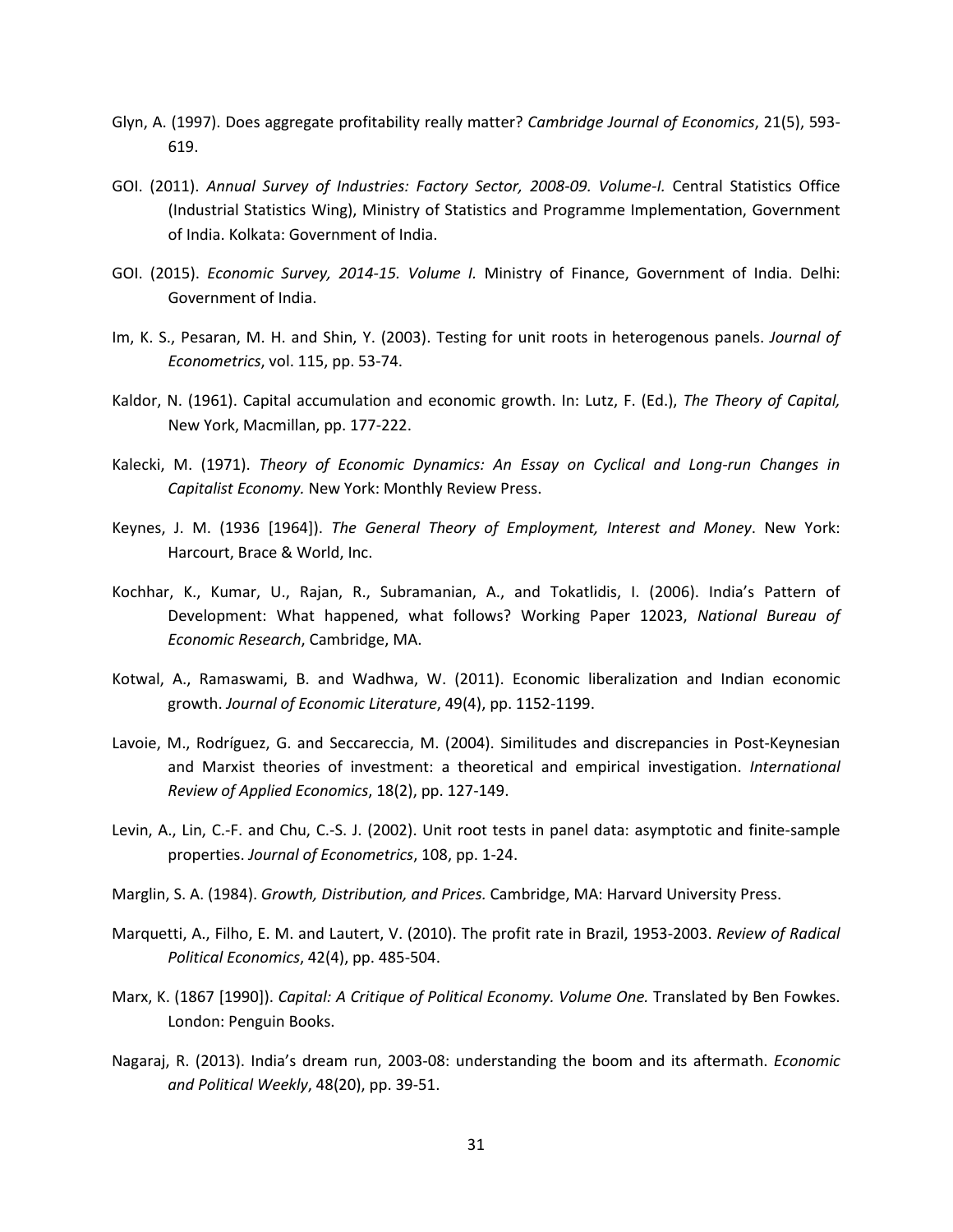Robinson, J. (1956). *The Accumulation of Capital.* London: Macmillan.

---. (1962). *Essays in the Theory of Economic Growth*. New York: St. Martin's Press Inc.

- Rowthorn, R. (1981). Demand, real wages and economic growth. *Thames Papers in Political Economy*, Autumn.
- Sawyer, M. (1982). *Macroeconomics in Question: The Keynesian-Monetarist Orthodoxies and the Kaleckian Alternative.* New York: M. E. Sharpe, Inc.
- Shaikh, A. (1978). An introduction to the history of crisis theories. In: *U.S. Capitalism in Crisis*, New York: Union for Radical Political Economics.
- ---. (1987). The falling rate of profit and the economic crisis in the US. In: Cherry, R., D'Onofrio, C., Kurdas, C., Michl, T. R. , Moseley, F., and Naples, M. (Eds.), *The Imperiled Economy*, New York, Union for Radical Political Economics.
- Sau, R. (1989). Falling rate of profit in India's industry? *Economic and Political Weekly*, 24(30), pp. PE95- PE99.
- Smith, A. (1776 [2003]). *An Inquiry into the Nature and Causes of the Wealth of Nations.* New York: Oxford University Press.
- Skott, P. (2012). Theoretical and empirical shortcomings of the Kaleckian investment function. *Metroeconomica*, 63(1), pp. 109-138.
- Steindl, J. (1952 [1976]). *Maturity and Stagnation in American Capitalism.* New York: Monthly Review Press.
- Taylor, L. (1985). A stagnationist model of economic growth. *Cambridge Journal of Economics*, 9(4), 383- 403.
- ---. (2004). *Reconstructing Macroeconomics: Structuralist Proposals and Critiques of the Mainstream.* Cambridge, MA: Harvard University Press.
- Weisskopf, T. E. (1979). Marxian crisis theory and the rate of profit in the postwar US economy. *Cambridge Journal of Economics*, vol. 3(4), pp. 341-378.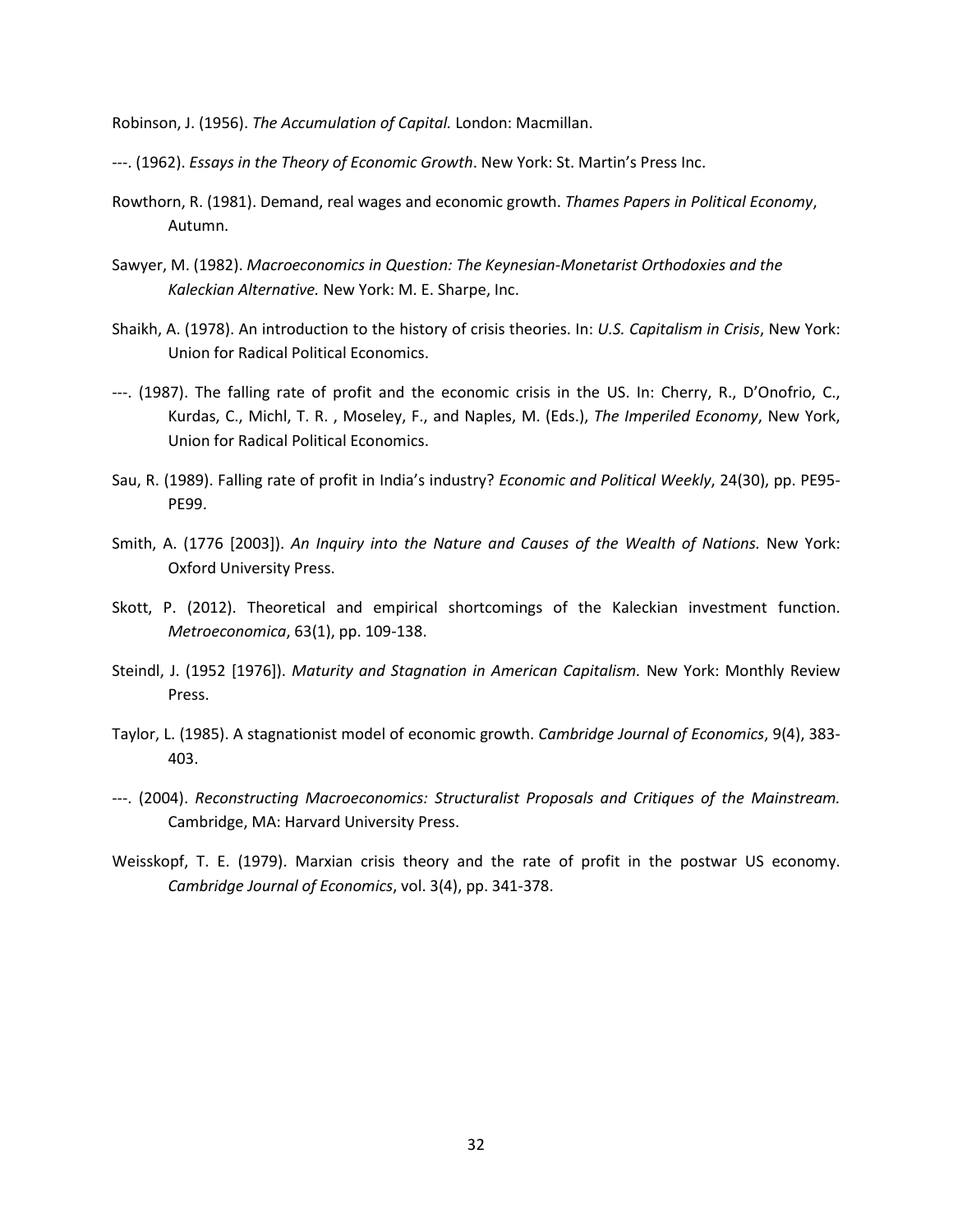### **Appendix**

In this appendix, we provide details of the construction of our 3-digit industry codes.

| <b>Industry Name</b>                                                                      | <b>NIC-1998</b> | <b>NIC-1987</b>     | <b>NIC-1970</b>                 | OUR <sub>3</sub><br><b>DIGIT</b><br><b>CODE</b> |
|-------------------------------------------------------------------------------------------|-----------------|---------------------|---------------------------------|-------------------------------------------------|
|                                                                                           |                 | 200, 202, 203, 210, |                                 |                                                 |
| Production, processing and preservation of meat, fish,<br>fruit, vegetables, oils and fat | 151             |                     | 200, 202, 203, 210, 211,<br>315 | 101                                             |
|                                                                                           |                 | 211, 212            |                                 |                                                 |
| Dairy product                                                                             | 152             | 201                 | 201                             | 102                                             |
| Grain mill products, starches and starch products &                                       |                 |                     |                                 |                                                 |
| prepared animal feeds                                                                     | 153             | 204, 217, 218       | 204, 216, 217                   | 103                                             |
|                                                                                           |                 | 205, 206, 207, 209, | 205, 206, 207, 209, 212,        |                                                 |
| Other food products                                                                       | 154             | 213, 214, 215, 219  | 213, 214, 219                   | 104                                             |
|                                                                                           |                 | 220, 221, 222, 223, | 220, 221, 222, 223, 215,        |                                                 |
| <b>Beverages</b>                                                                          | 155             | 216, 224            | 224                             | 105                                             |
|                                                                                           |                 | 225, 226, 227, 228, |                                 |                                                 |
| Tobacco products                                                                          | 160             | 229                 | 225, 226, 227, 228, 229         | 106                                             |
|                                                                                           |                 | 231, 232, 233, 234, |                                 |                                                 |
|                                                                                           |                 | 235, 240, 241, 242, |                                 |                                                 |
|                                                                                           |                 | 244, 245, 247, 250, | 233, 234, 235, 236, 231,        |                                                 |
|                                                                                           |                 | 251, 252, 253, 254, | 240, 242, 241, 245, 247,        |                                                 |
|                                                                                           |                 | 255, 256, 236, 243, | 250, 251, 252, 253, 251,        |                                                 |
|                                                                                           |                 | 246, 248, 257, 258, | 253, 232, 243, 246, 248,        |                                                 |
| Spinning, weaving and finishing of textiles                                               | 171             | 259                 | 252, 258                        | 107                                             |
|                                                                                           |                 | 267, 268, 263, 264, | 266, 267, 263, 244, 259,        |                                                 |
| Other textiles                                                                            | 172             | 261, 262, 269       | 261, 262, 269                   | 108                                             |
| Knitted and crotcheted fabrics and articles                                               | 173             | 260                 | 260                             | 109                                             |
| Wearing apparel, except fur apparel                                                       | 181             | 265, 266, 292, 964  | 264, 265, 292, 964              | 110                                             |
| Dressing and dyeing of fur; manufacture of articles of                                    |                 |                     |                                 |                                                 |
| fur                                                                                       | 182             | 294, 295, 296       | 294, 295, 296                   | 111                                             |
| Tanning and dressing of leather, manufacture of luggage                                   |                 |                     |                                 |                                                 |
| handbags, saddlery & harness                                                              | 191             | 290, 293, 299       | 290, 293, 299                   | 112                                             |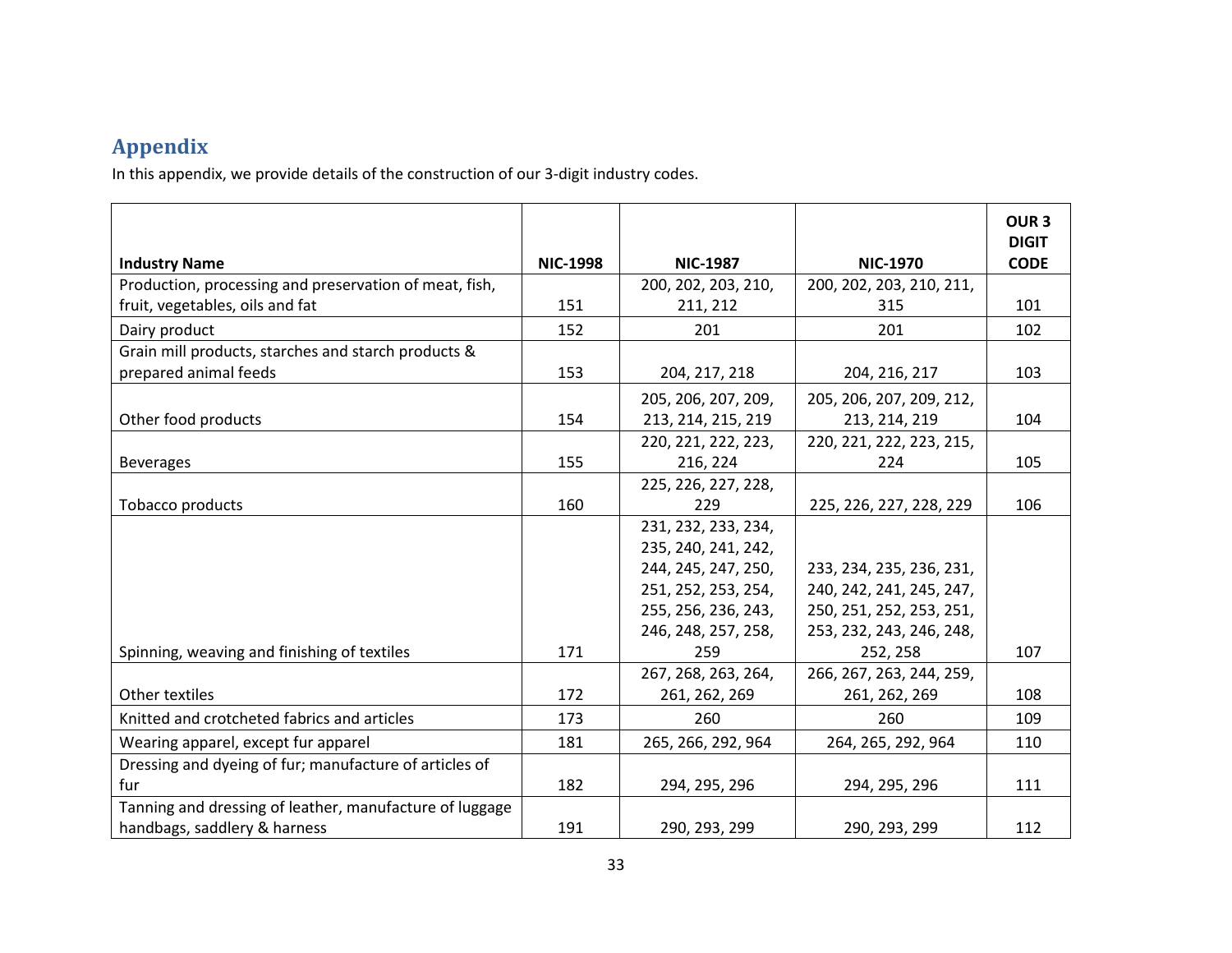| Footwear                                               | 192 | 291, 311            | 291, 301                 | 113 |
|--------------------------------------------------------|-----|---------------------|--------------------------|-----|
| Saw milling and planing of wood                        | 201 | 270                 | 271                      | 114 |
|                                                        |     | 271, 272, 273, 274, | 270, 272, 273, 274, 275, |     |
| Products of wood, cork, straw & plaiting materials     | 202 | 275, 279            | 279                      | 115 |
| Paper and paper product                                | 210 | 280, 281, 282, 283  | 280, 281, 282, 283       | 116 |
| Publishing                                             | 221 | 285, 284            | 285, 284                 | 117 |
| Printing and service activities related to printing    | 222 | 286, 287, 288, 289  | 286, 287, 288, 289       | 118 |
| Coke oven products                                     | 231 | 318, 319            | 306, 307                 | 119 |
| Refined petroleum products                             | 232 | 314, 315, 316       | 304, 315, 305            | 120 |
| Processing of nuclear fuel                             | 233 | 317                 | 317                      | 121 |
| <b>Basic chemicals</b>                                 | 241 | 300, 301, 302       | 310, 312, 311, 316       | 122 |
|                                                        |     | 303, 304, 305, 208, | 312, 313, 314, 208, 317, |     |
| Other chemical products                                | 242 | 307, 309            | 319                      | 123 |
| Man-made fibers                                        | 243 | 306                 | 315                      | 124 |
| Rubber products                                        | 251 | 310, 312            | 300, 302                 | 125 |
| Plastic products                                       | 252 | 313                 | 303                      | 126 |
| Glass and glass products                               | 261 | 321                 | 321                      | 127 |
|                                                        |     | 322, 323, 320, 324, | 322, 323, 320, 324, 327, |     |
| Non-metallic mineral products n. e. c.                 | 269 | 327, 326, 325, 329  | 328, 326, 325, 329       | 128 |
| Basic iron and steel                                   | 271 | 330, 331, 332       | 330, 331, 332            | 129 |
|                                                        |     | 333, 334, 335, 336, |                          |     |
| Basic precious and non-ferrous metals                  | 272 | 338, 339            | 333, 334, 335, 336, 339  | 130 |
| Casting of metals                                      | 273 | 337                 | 337                      | 131 |
| Structural metal products, tanks, reservoirs & steam   |     |                     |                          |     |
| generators                                             | 281 | 340, 341, 352       | 340, 341, 352            | 132 |
| Other fabricated metal products; metal working service |     | 344, 345, 343, 346, |                          |     |
| activities                                             | 289 | 349                 | 344, 343, 345, 349       | 133 |
|                                                        |     | 356, 391, 354, 359, | 356, 391, 354, 359, 393, |     |
| General purpose machinery                              | 291 | 393, 397, 399       | 397, 399                 | 134 |
|                                                        |     | 350, 390, 357, 392, | 350, 390, 357, 392, 351, |     |
| Special purpose machinery                              | 292 | 351, 353            | 353                      | 135 |